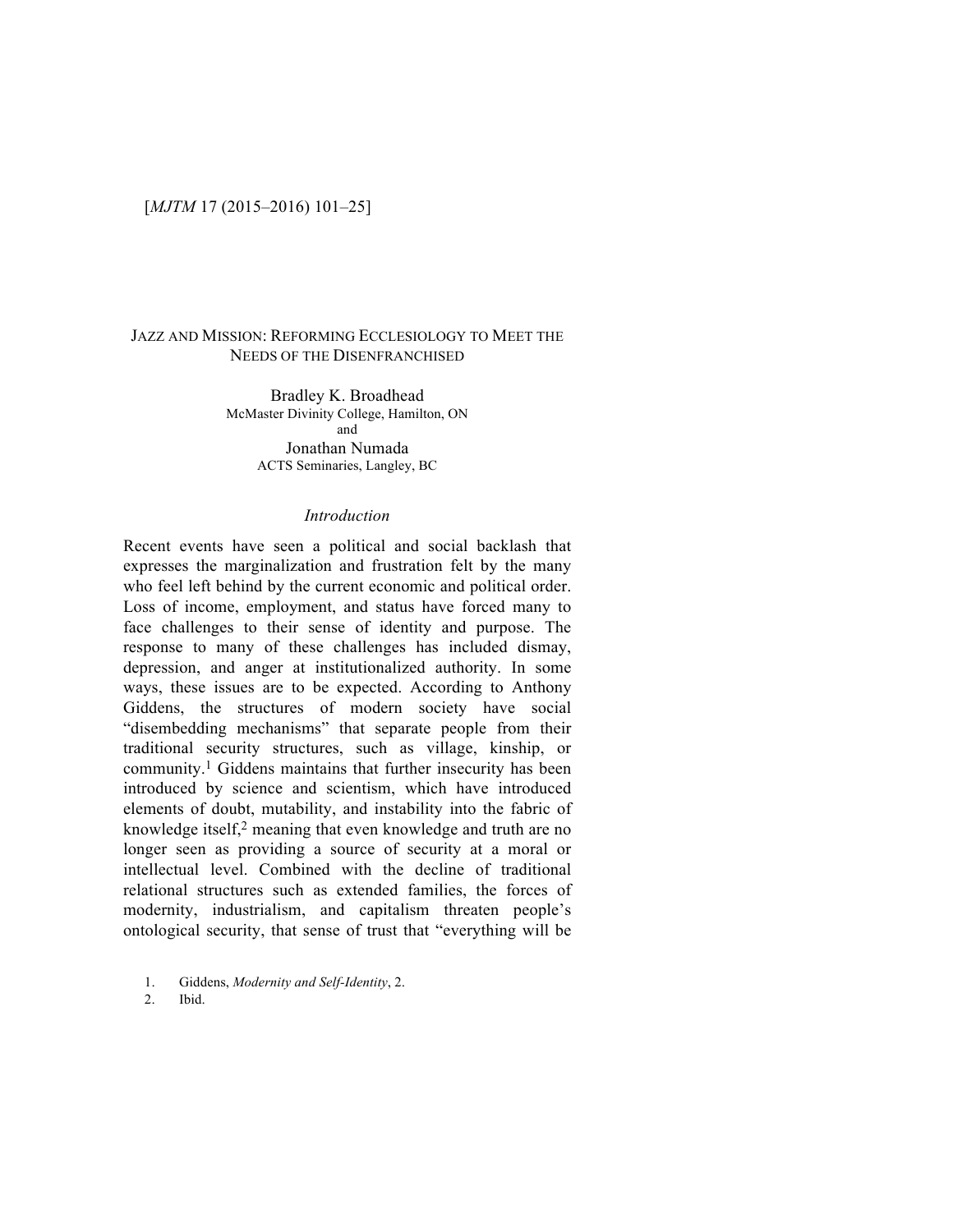OK." This sense of detachment from the world around us prompts a turn to reflexivity and self-examination, where other matters, some as simple as lifestyle choices, take on more importance for constructing an individual's sense of meaning and security than they had previously.3

There is a growing realization that recent economic changes have not helped matters, as the decline of fair-wage but lowskilled jobs has led to a corresponding decline in markers of adulthood, adulthood here taken as a metaphor for personal "wholeness" or "completion."<sup>4</sup> Traditional markers of adulthood such as owning a vehicle, having a spouse, acquisition of a home, and raising children function as rites of passage that indicate one is a fully-matured individual, be they rich or poor.5 The widespread delay for many people in Western culture in passing these milestones has resulted in what sociologists refer to as "emerging adulthood," or pejoratively, as "extended adolescence." The period of emerging adulthood consists of a person's twenties, a period formerly assigned to the late teenage years, where an individual seeks to discover themselves and establish careers before settling down.<sup>6</sup>

For the working class, and now for many people from other social classes as well, this transition is often delayed indefinitely

4. Ibid., 32–47. In Jennifer Silva's words ("Constructing Adulthood," 506), "definitions of adulthood both reflect and operate as cultural models of personhood." That is, these definitions define a person, determining how they function as a member of society and are regarded by members of the community.

5. Giddens, *Modernity and Self-Identity*, 46.

6. Smith, et al., *Lost in Transition*, 15–16. According to Smith, this phase in life is often being extended to cover ages eighteen to thirty, whereas in previous generations the signs of being an adult, such as house, family, or steady job were generally achieved by one's early twenties. Silva conducts an in-depth study of strategies for coping with this delay, or perceptions of the impossibility of total transition to "adulthood," in "Constructing Adulthood in an Age of Uncertainty." She operates within the theoretical framework set forth by Giddens. Much of the problem lies in the value statements attributed to the changing lifestyles of the young, but that is an issue beyond the scope of this paper.

<sup>3.</sup> Ibid., 5.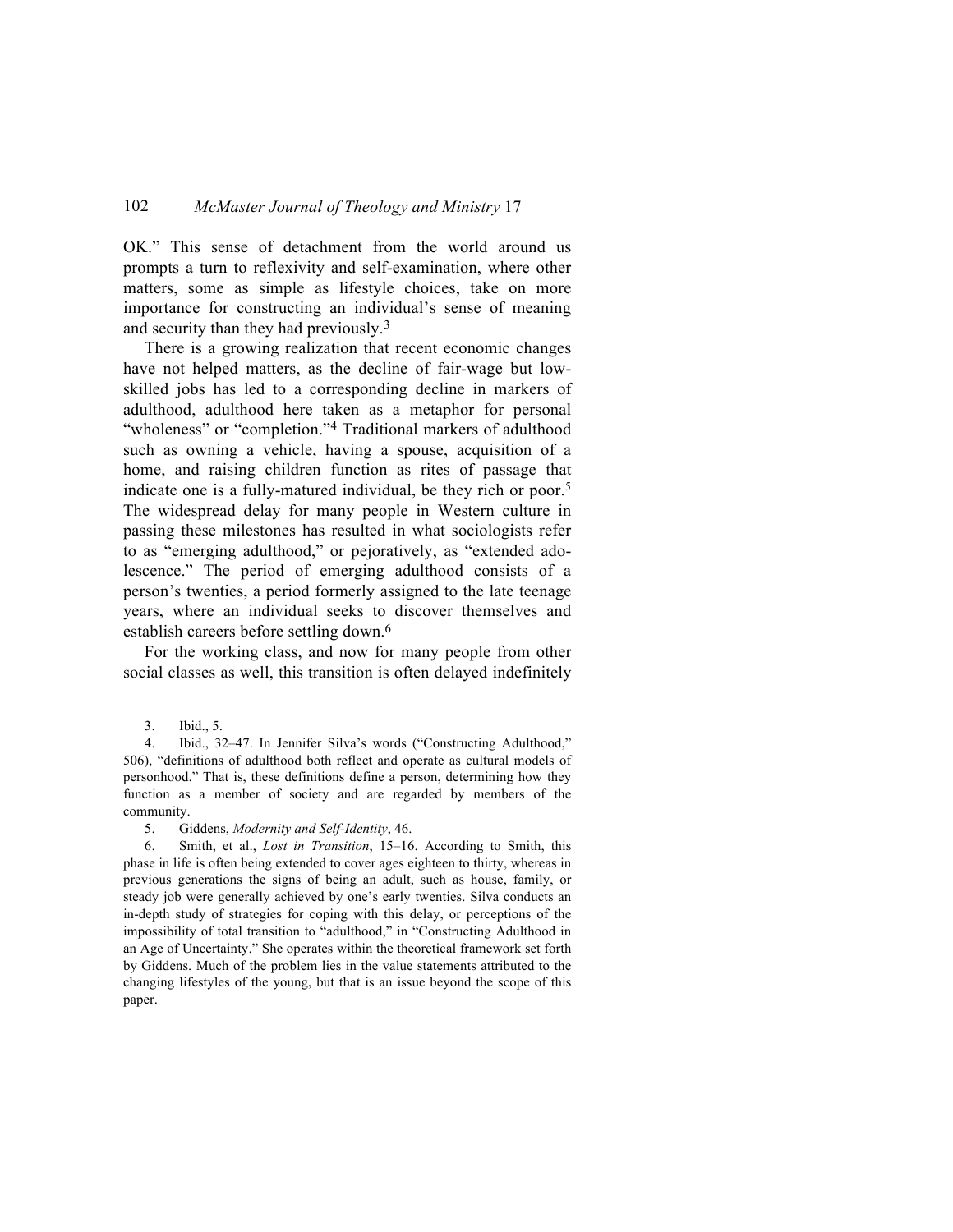due to financial difficulties resulting from changes in the economy. Jennifer Silva argues that the disappearance of achievable rites of passage for younger working-class individuals has been replaced by an internalized narrative motif modeled on the Therapeutic Model of the Self (TMS),<sup>7</sup> a product of both economic changes and the psychologization of Western culture around the reflexive self.8 Emotional milestones such as self-fulfillment or self-improvement have replaced outward signs of socioeconomic maturity, where individuals overcome obstacles such as drug addiction or emotional recovery from loss, rejection, or abusive parents. These internal and subjective experiences are then used to create a narrative to give a sense of continuity, progress, and ontological security in the absence of outwardly visible progress.9 The internalization of rites of passage also helps in alleviating frustration or responsibility for an individual's failures.10

7. Illouz, *Saving the Modern Soul*; Silva, "Constructing Adulthood," 505–19.

8. Silva, "Constructing Adulthood," 506; Giddens, *Modernity and Self-Identity*, 2, 32–34. The reflexive model of the self has implications for other areas of theological and biblical studies. For instance, see Stendahl, "Apostle Paul."

9. Giddens, *Modernity and Self-Identity*, 76.

10. Illouz, *Saving the Modern Soul*, 183. According to Illouz, the TMS performs numerous sociological and existential functions: it can (1) explain contradictory emotions; (2) allow the subject to function as both patient and consumer, merging the idea of the self as a passive object with that of the self as active subject; (3) establish coherence and continuity for an individual's story by placing it within a progressive/regressive framework analogous to the Judeo-Christian narrative template; (4) promote self-improvement while exonerating individuals from negative actions by allowing mistakes or flaws in the past; (5) create a narrative of self-change and improvement that provides continuity with the past and something to be optimistic for in the future; (6) be connected to the larger family narrative, alleviating a sense of isolation; (7) tap into the masculine ideal of self-reliance while also accommodating a more "feminine" emphasis upon emotion; and (8) create an identity out of victimhood through appeal to recognition and validation (Illouz, *Saving the Modern Soul*, 183). Illouz is frequently polemical, and not all of the above is necessarily negative in itself. However, it is interesting how many of these elements seem to be a secularized version of Christianity.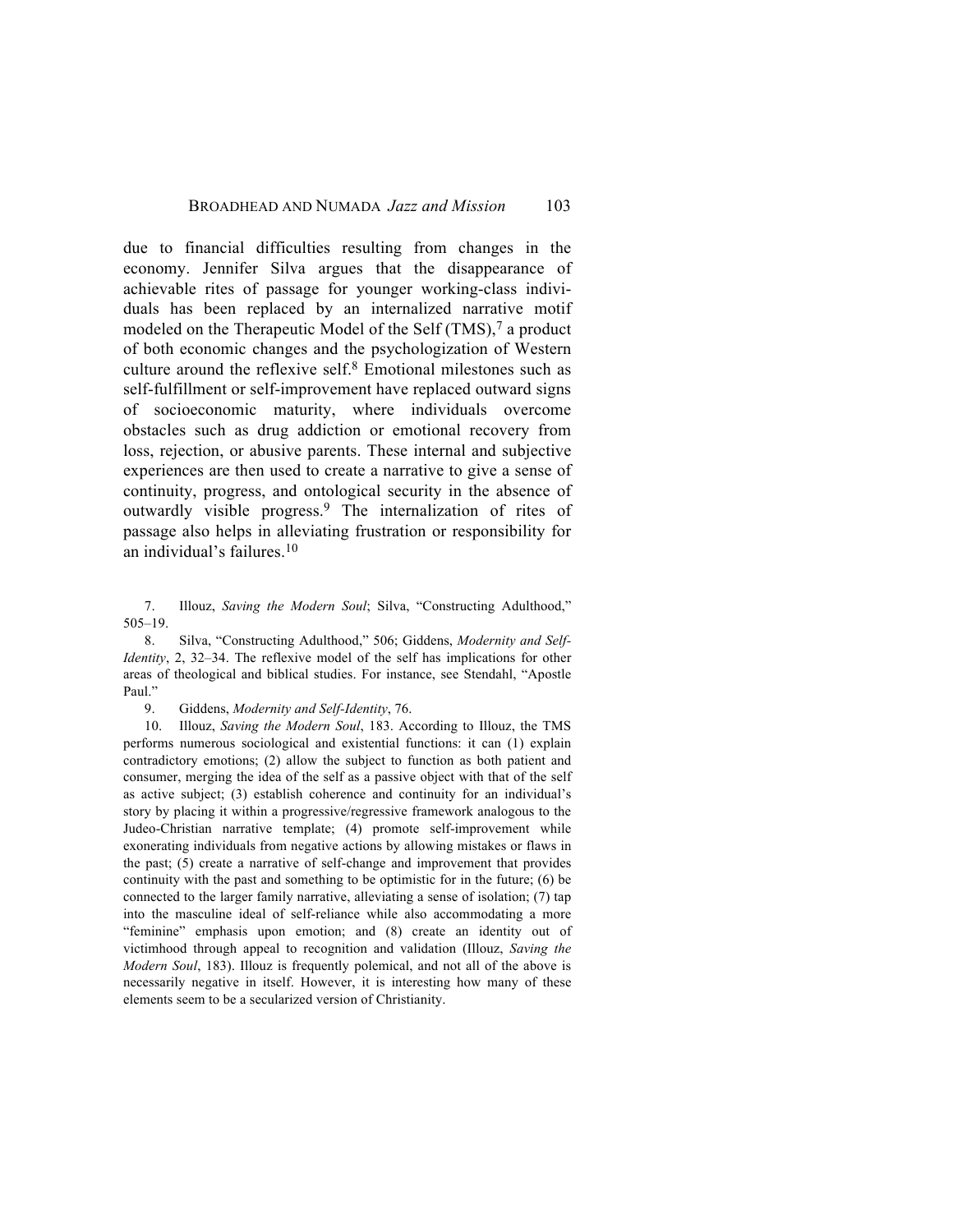Giddens offers the following comment: "Modernity . . . produces *difference, exclusions* and *marginalization.* Holding out the possibility of emancipation, modern institutions at the same time create mechanisms of suppression, rather than actualization, of the self."11 That is, competition, compartmentalization, and specialization result in marginalization for those who are not successful. While this is usually viewed as an economic issue, it has profound social, emotional, and even spiritual implications. An individual's quest for ontological security has become a much more difficult struggle for social and economic reasons, and seeking personal meaning and finding one's place in life are more challenging than ever. In addition, the thwarting of attempts to actualize the self often prompts an even stronger turn to the self in the quest for actualization.

The local church has the potential to counter disembedding mechanisms by offering a sense of community and belonging to its constituents. However, many churches have adopted a corporate model of ecclesiology out of a desire to attract more members, bringing into the church the very mechanisms responsible for ontological insecurity. We argue that being a member of the body of Christ cannot be analogous to being a consumer. In order to meet the needs of those who are being marginalized by the current economic and political order, the church must not ape this order, but rather provide a counternarrative that offers the dignity, belonging, and confidence in the truth that ought to be an inherent part of belonging to the body of Christ.

Our contention is that mission is not only a way of reaching out to those who are lost, but is also a neglected feature of how churches care for the spiritual needs of people who are already Christians, particularly those being marginalized by the political and social problems expressed above. This is because mission acts to de-center the self within a community that can provide a sense of meaning and security. Unpacking this requires clarifying what we mean by "mission" and "de-centering the self." We agree with Paul Avis's definition of mission: "*Mission* 

11. See Giddens, *Modernity and Self-Identity*, 6.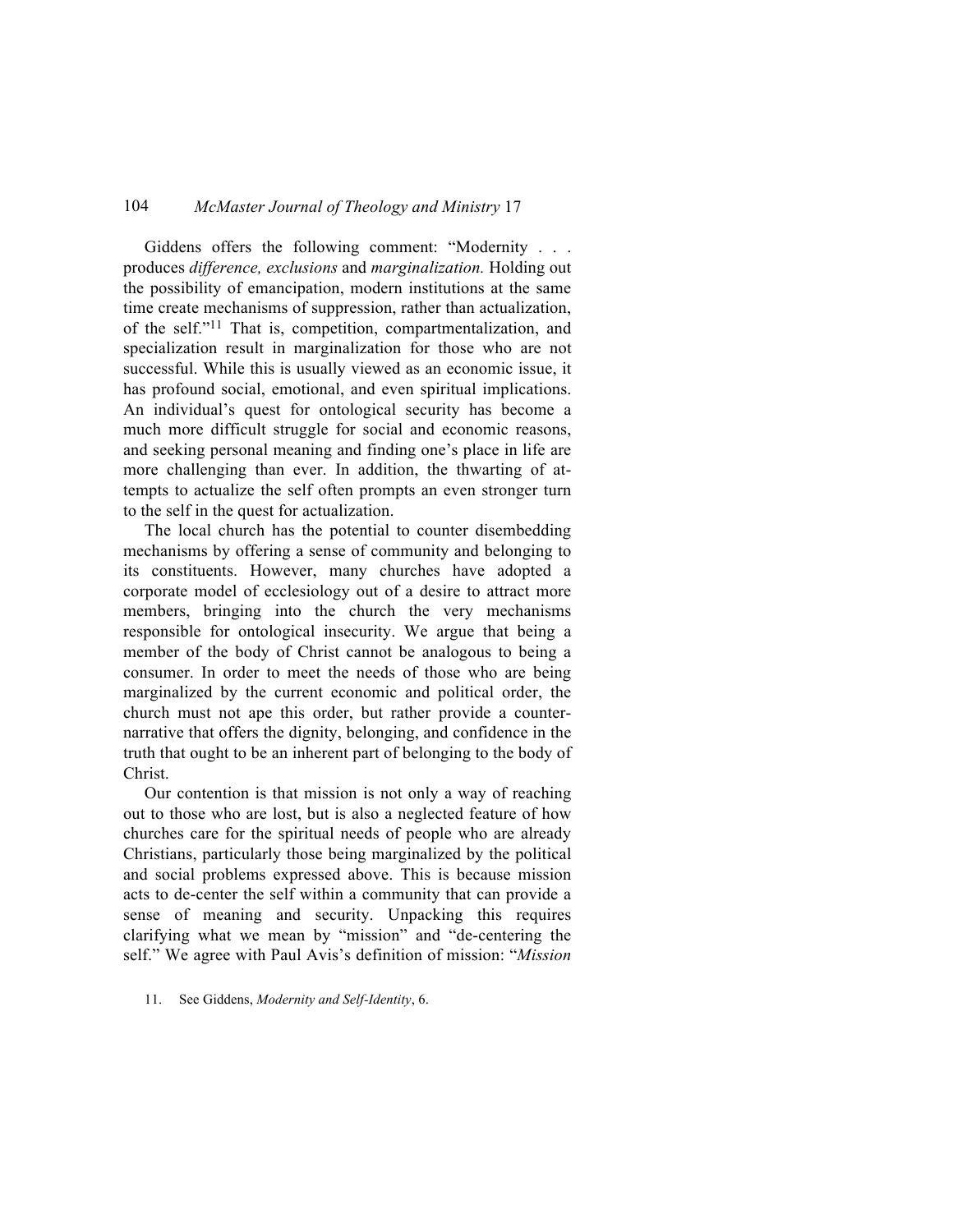*is the whole Church bringing the whole Christ to the whole world*."12 In other words, mission involves the living members of the universal church (which, as members of Christ's body, are included in the whole Christ) in the mission of God to realize the kingdom of God on earth.<sup>13</sup> By de-centering the self, we mean that, because one's identity as a member of the body of Christ is formed in relation to God and his people, the self is no longer obliged to come up with an existential narrative to meet its needs (the TMS). That is, self-fulfillment is no longer the *raison d'être* of the self. And yet, paradoxically, the self may indeed end up being fulfilled in the process of responding to God's calling to join his mission as part of the Body of his Son.

God's calling on the lives of believers to join his mission is for the sake of his people and the growth of the kingdom, yet this mission demands the full expression of one's gifts and abilities. We argue that jazz, as a collective musical form, provides a useful analogy for how such a principle operates: the individual musician must simultaneously step forward to employ their unique skills and ideas, and yield to others for the sake of the realization of the collective project of music.14 Instead of having

12. Avis, *Shaped by Mission*, 1. Cf. Guder, "Missional Church." Guder argues that "mission is not just a program of the church. It defines the church as God's sent people" (6).

13. Entering into God's mission certainly includes evangelism, but it also includes the wider activities of the church. According to Avis, mission is "the cutting edge of the total life of the Church," including (but not limited to) activities such as teaching, prayer, baptism, communion, pastoral care, and worship. Avis, *Shaped by Mission*, 1.

14. Bridging jazz and theology may initially appear to be novel and esoteric, but the number of publications in this area is on the rise. A number of recent monographs are specifically devoted to the intersection between jazz and theology (Pederson, *God, Creation, and All that Jazz*; Gelinas, *Finding the Groove*; Heltzel, *Resurrection City*; Howison, *God's Mind in That Music*; Crawford, *Theology as Improvisation*), and the number of articles and book chapters inspired by this pairing is also quietly growing (e.g., Reynolds, "Improvising Together"—see note 15). Jeremy Begbie, for instance, devotes two chapters in *Theology, Music and Time* to the intersection between improvisation and freedom. Bruce Ellis Benson writes both musicological work on improvisation (*The Improvisation of Musical Dialogue*), and on the intersection between jazz and theology (e.g., chapters 1 and 3 of *Liturgy as a*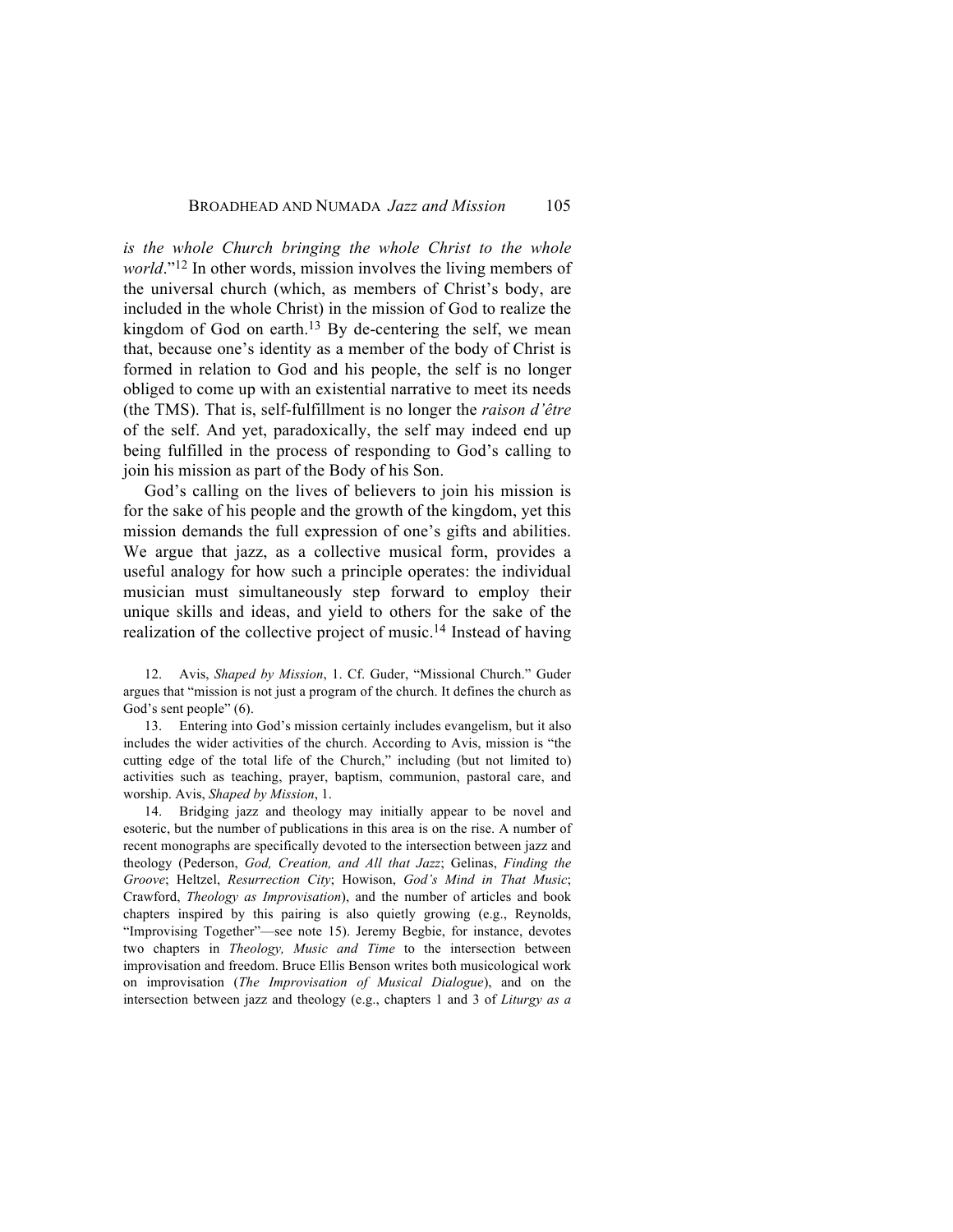to autonomously forge an individual narrative to give meaning to life, one actively joins in and helps shape the narrative of God's people. In short, local churches can address the contemporary problems of ontological anxiety and narcissism by a return to community through a jazz-shaped perspective on mission.15

#### *Methodology*

We are opting to use analogy as a way of bringing together the domains of jazz and ecclesiology. In this paper, we hope to create an association or analogy between jazz and ecclesiology in the mind of the reader. Analogy works by discovering parallels between different areas through the observation of similar structural and logical relationships. More specifically, we are constructing an analogical argument from the domain of jazz to the domain of ecclesiology in the hope of reforming the latter.

Paul Bartha defines an analogical argument as an "explicit representation of analogical reasoning that cites accepted similarities between two systems in support of the conclusion that some further similarity exists."16 We want to demonstrate similarities between the system or the domain of jazz improvisation and the church in order to suggest that the former can enhance our view of the latter, and by doing so, aid the church in offering community to those affected by ontological anxiety and narcissism. Cameron Shelley provides a concise summary of Keith Holyoak and Paul Thagard's multiconstraint theory of

*Way of Life*). Our work distinguishes itself from these examples by explicitly adopting a coherent methodology. It also combines the strengths of some of the works listed above by engaging with the literature on jazz, jazz improvisation, and jazz's historical and sociological dynamics.

15. Thomas E. Reynolds makes a similar comparison between jazz performance and the Christian community in "Improvising Together." His thesis is that "Christian community is a praxis of interactive 'solidarity' opened outward in 'hospitality' toward the stranger, the different, the other, who is in fact my neighbor and loved by God" (46). While our project overlaps with Reynolds's work in certain respects, our focus is on showing how a jazz-shaped view of the church can help to meet the needs of those affected by ontological insecurity.

16. Bartha, *By Parallel Reasoning*, 1.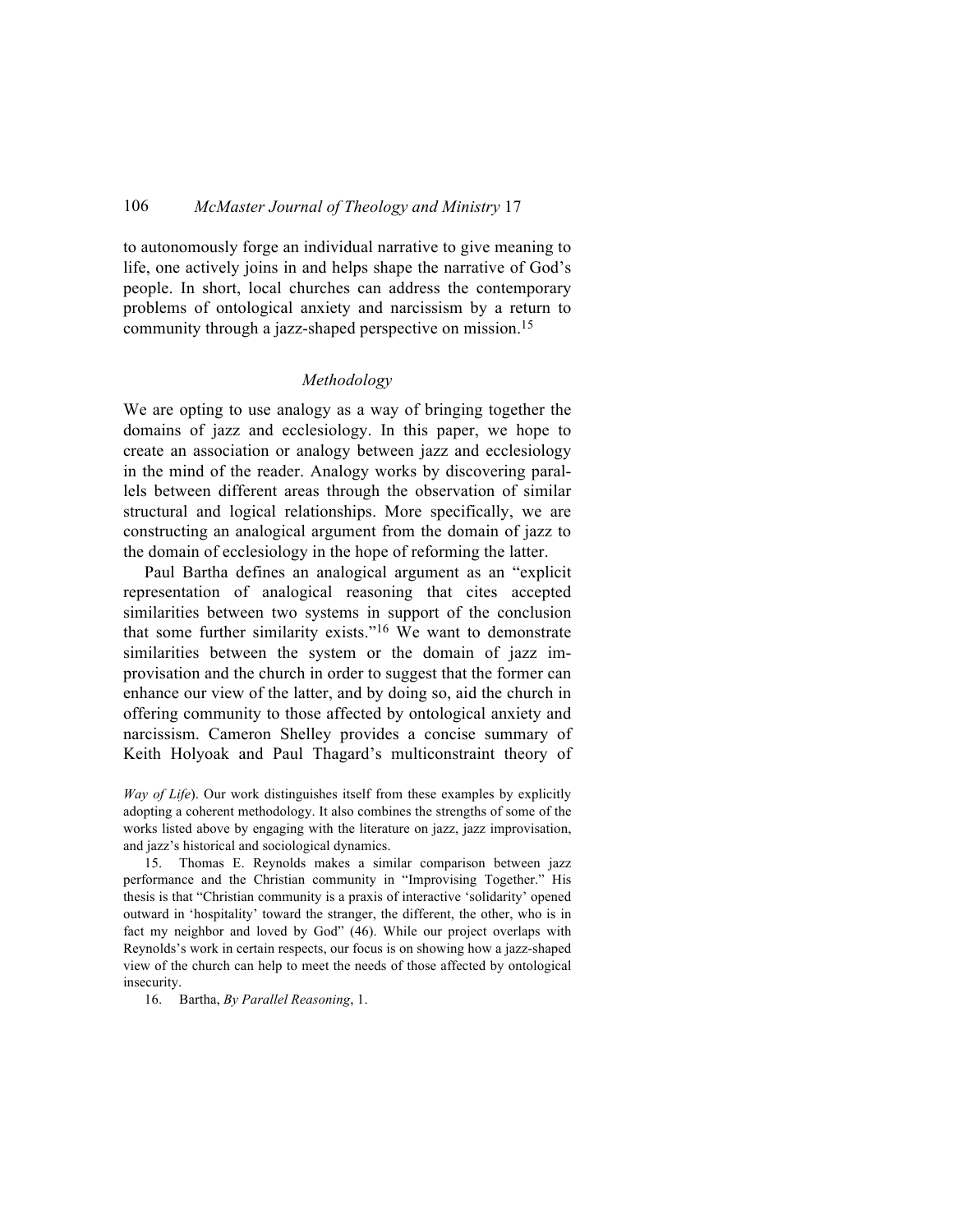analogy, which we are employing to move from the domain of jazz to that of ecclesiology.17 Shelley begins by dividing "the analogy into two domains, the *source* and *target*. The source domain is that set of concepts that the analogy draws upon as the basis for a conclusion" and "the target domain is that set of concepts about which the analogy is going to make a claim."18 In this paper, the source domain we are using is jazz (as an idealized cognitive model) and the target domain is the Christian life. Within each of the domains lie the various associative, syntagmatic, and paradigmatic structures that give them their shades of meaning by means of analogues. For instance, the jam session is an analogue in the jazz domain and the church is an analogue in the Christian life domain. The interaction between these analogues can then be "mapped."

According to the multiconstraint theory, there are three types of mapping: attribute mapping, relational mapping, and system mapping. The first "is a mapping between the simple or 'atomic' elements of the analogy."19 For instance, a jazz musician from the jazz domain can be mapped against the Christian of the Christian life domain. The second, relational mapping, maps the relationships between analogues in each domain. A jazz musician goes to a jam session in order to hone her craft, while a Christian goes to church to strengthen his faith. The relationship between individuals and gatherings is similar. Finally, system mapping describes the "relations of relations in the analogy" and therefore brings "all the relevant information together."20

We will now proceed to map some of the relational analogues between jazz and the church (with special reference to Pauline ecclesiology), taking note of their connotative and metaphorical implications for the Christian life. We hope to produce a semantic shift in how we perceive the church and the Christian life, that is, we hope that people will understand them differently. The gospel does not proclaim narcissistic self-

- 18. Shelly, "Analogy Counterarguments," 226.
- 19. Ibid.
- 20. Ibid.

<sup>17.</sup> See Holyoak and Thagard, *Mental Leaps*, 19–38.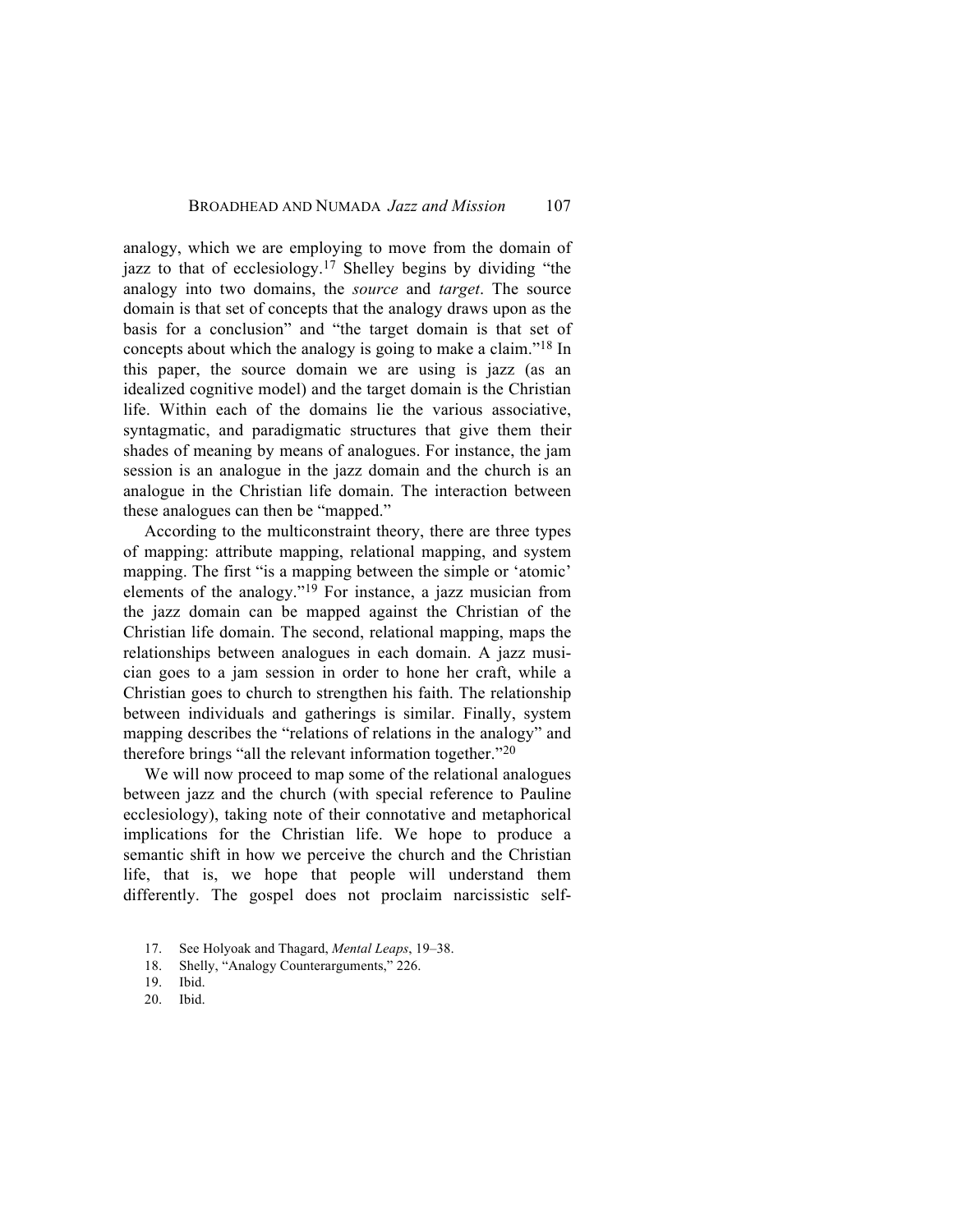righteousness, nor does it only urge repentance from the sin of narcissism, although that is important. Most importantly, the gospel grants opportunity for participation and self-realization in a manner similar to jazz music, though paradoxically this occurs through de-centering of the self.

#### *The Domain of Jazz*

The word 'jazz' connotes a broad spectrum of images, styles of music, and even an era of American history.<sup>21</sup> We want to focus on a narrow aspect of jazz that demonstrates a way of being and doing that the church can learn from as it seeks to address the hurts and insecurities of the Western world. This aspect is the phenomenon of musical improvisation in the setting of a jam session or jazz combo. Understanding something of the nature of improvisation in these contexts provides a vision of an analogical conception of the church. To be frank, jazz improvisation is often a complicated and messy affair that can often fall short of what it aspires to (much like the church). This caveat aside, we describe jazz improvisation as it ought to work as opposed to the way it works in all cases.

Improvisation is difficult to define with precision.22 Thankfully, here it is only necessary to grasp a little of what it means in the context of jazz. For the uninitiated, "the evident spontaneity of improvisation encourages the impression that something is being created out of nothing."23 Yet, like being a disciple of Jesus, playing jazz requires a great deal of study and self-control. The would-be jazz musician must gain some facility with an instrument and a working knowledge of music theory and the jazz tradition before stepping up to the bandstand.<sup>24</sup> They must

21. See Gridley, et al., "Defining Jazz."

22. For a fuller discussion on the nature of improvisation in general, see Peters, *The Philosophy of Improvisation*. For a treatment of musical improvisation in particular, see Benson, *Improvisation of Musical Dialogue*.

23. Alperson, "On Musical Improvisation," 21.

24. Paul Berliner records part of a personal interview with a musician, who, when he was younger, tried to sit in with Miles Davis before learning about harmony: "[He] imagined that if he could only muster the courage to join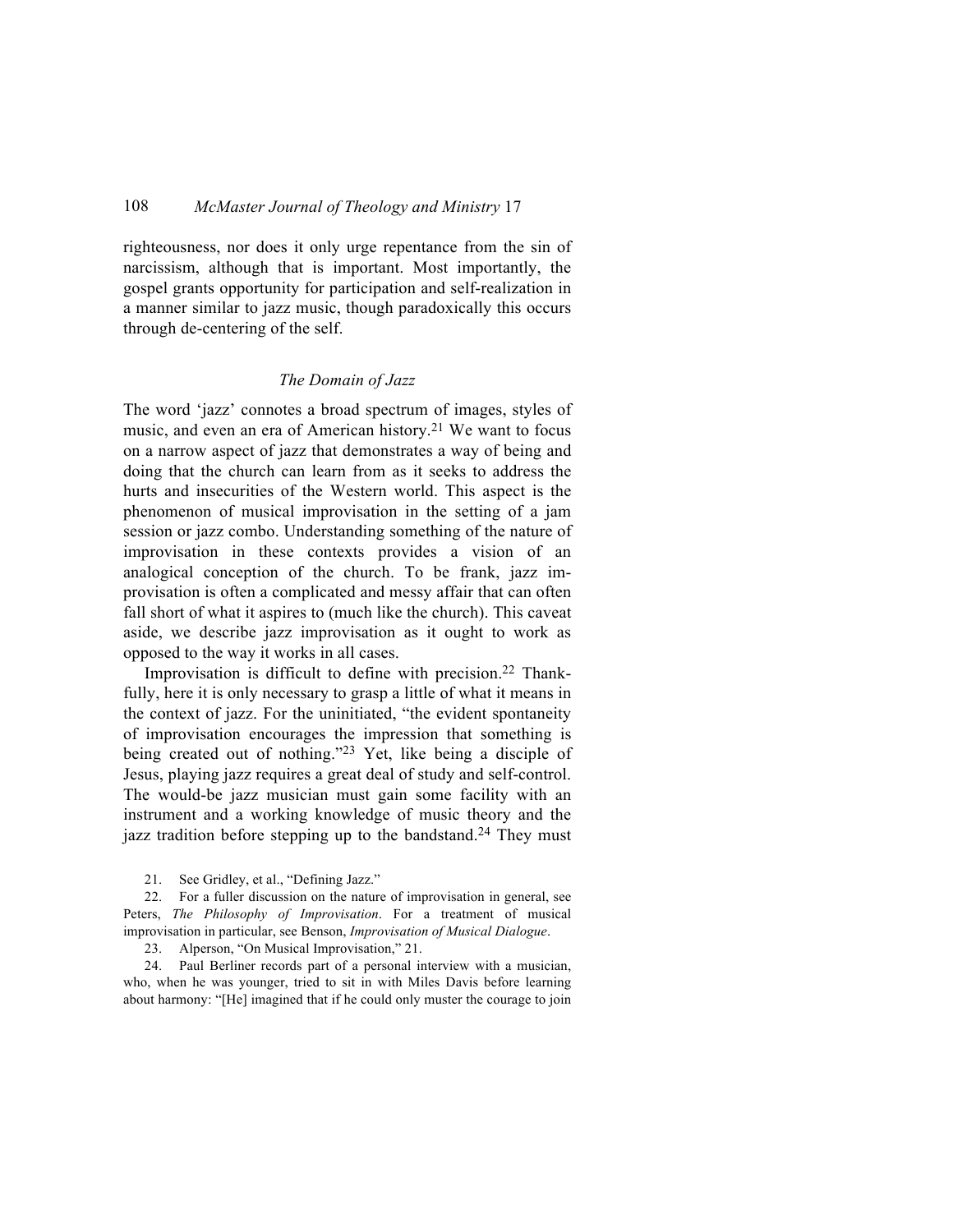be able to enact the melody and harmony of the songs being played, and to do this without having prepared every detail beforehand. They must simultaneously draw from a storehouse of knowledge and be able to respond to the other musicians present to play, making music on a high wire "without a net."25 Each instrument has a role to play in making the music, and each musician will be called upon to step into the spotlight to say something. Moreover, playing with other musicians requires one to be attuned to them in rhythmic, melodic, harmonic, and emotional ways. In other words, jazz improvisation has both individual and collective elements that seep into each other when music is being performed.

Becoming a jazz musician begins with "call and response": one encounters the music and is drawn to it.26 In some cases, this is instantaneous, and in others, it takes repeated exposure before one decides to join in the music-making. Ideally, they find a mentor, or even a group of mentors that show and tell them what they need to do and know. Paul Berliner weaves together

a renowned musician on the bandstand, inspiration would strike. Pursuing his family's acquaintanceship with Miles Davis, [he] obtained an invitation to sit in with Davis' band. He laughs ruefully as he recalls losing his place after the first eight bars and how brutally thereafter each pitch of his impassioned performance clashed with the band. When the dismal solo finally aborted, Davis pulled him off the stage and grumbled hoarsely, 'You don't know your chords, do you?'" (Berliner, *Thinking in Jazz*, 71).

25. Wayne Shorter's 2013 album is titled "Without a Net." Ed Sarath contrasts composition, which he defines as "the discontinuous process of creation and iteration (usually through notation) of musical ideas," with musical improvisation, "the spontaneous creation and performance of musical materials in a real-time format, where the reworking of ideas is not possible" (Sarath, "A New Look," 2, 3). Because jazz improvisation takes place "in a real-time format," jazz musicians cannot take back or rework something once they have played it. Any mistakes or clashes between musicians with differing musical ideas cannot be hidden and must be dealt with. According to trumpeter Art Farmer, "If a wrong note comes out, you have to make something out of that note. You can't just let the solo fall apart." Farmer, quoted in Berliner, *Thinking in Jazz*, 211.

26. See Benson ("Call Forwarding," and *Liturgy as a Way of Life*, 19–21, 33–47) for his discussions of the central role of the call and response between God and his creatures in theology.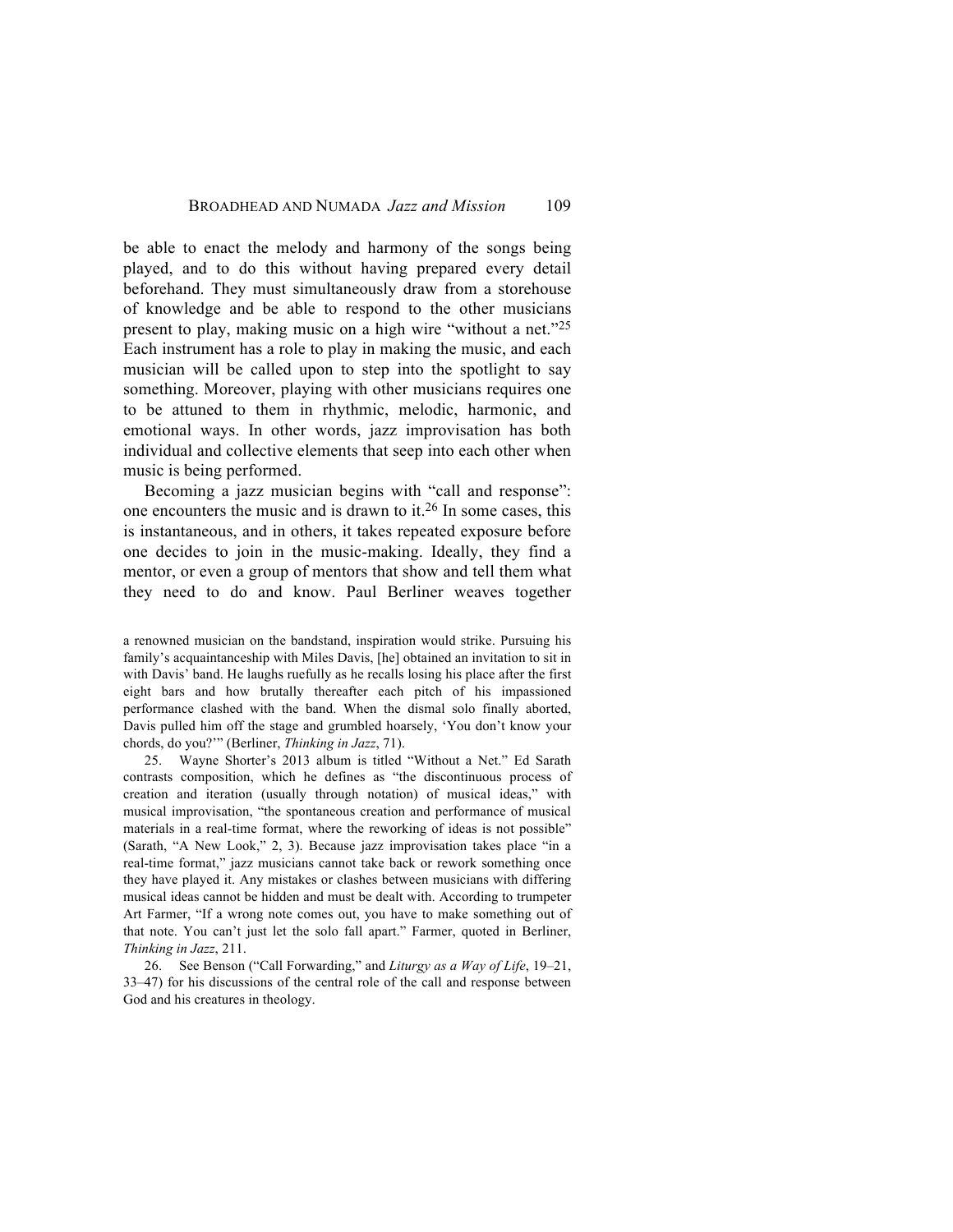interviews with several jazz greats describing the communal way that they pursued learning jazz, organically combining individual practice with collaborative efforts to understand and interpret the jazz tradition.<sup>27</sup> They became disciples, obsessed with the goal of making music with others. Not all who hear the call respond to it in a maximal way: some decide that they do not like jazz; others find it tolerable, still others become fans and even critics—these people make up the audience. They too have a role to play in being influenced by, and, to a certain degree, responding to the music. But until they decide to become musicians, they cannot fully understand what happens on the bandstand. Nor can they fully participate in the community that is playing the music.

The process of becoming a jazz musician provides several analogues to the way people are drawn into the church. Experiencing jazz corresponds with experiencing the gospel; the music is analogous to the proclamation, and the visual and aural indications of the relationship between musicians are analogous to the relationships between members of the church. The process of discipleship and the role of teachers and mentors are nearly univocal. The audience corresponds to the world outside the church. Sometimes the audience may provide useful critiques of the church, benefit from what the church provides, and even provide support for some of the activities of the church (e.g., donations); just as jazz critics can make insightful comments on jazz performances, jazz music can be enjoyed, and patrons can support jazz financially. Yet those outside of the church cannot fully experience the fellowship and well-being that it provides. $28$ 

Understanding the basis on which improvisers interact requires a basic understanding of the role that each instrument fulfills in the context of a jam session or jazz combo. Traditionally, the drums and the bass mark the time, and the bass and the harmonic instrument (usually piano or guitar) mark the

28. We are not suggesting, of course, that the hope of jazz musicians is to make everyone a jazz musician; the hope of Christians is that everyone will come to know Christ. At this point the analogy begins to break down.

<sup>27.</sup> See Berliner, *Thinking in Jazz*, 21–35.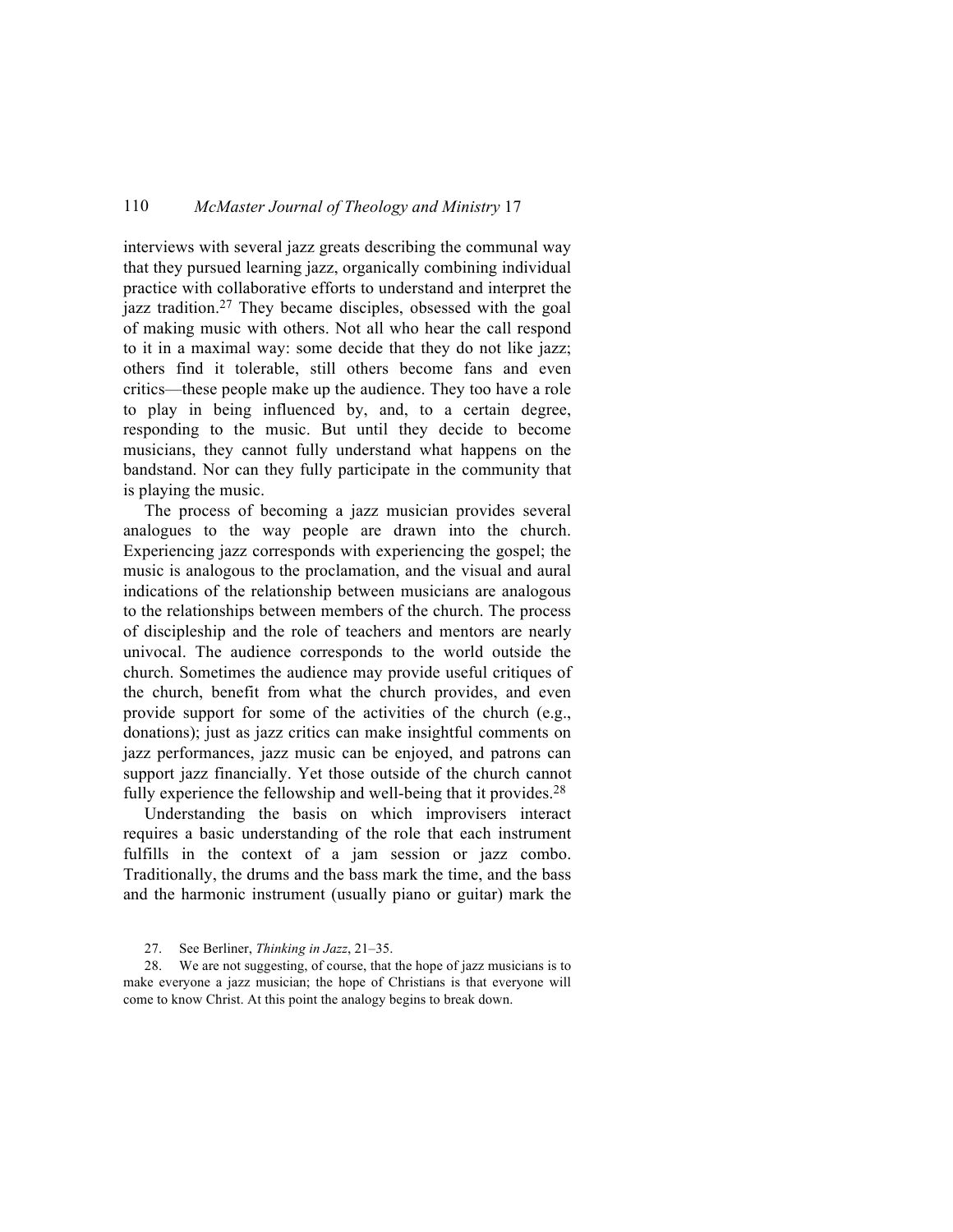chord progression, while the horns play the melody. These roles can be swapped and traded in any number of different permutations. For instance, in the Miles Davis composition, *So What*, the bass plays the melody, and in many of Sonny Rollins performances, he begins a piece by himself on tenor saxophone, taking upon himself the responsibility of keeping time, outlining the chord progression and making melodic statements all at once. However, even though this freedom exists, each instrument is still uniquely suited to its role; the range of the bass is better suited for playing the roots of the harmony than the trumpet, just as the trumpet is better suited to clearly playing the melody than the drums. The possibility of switching roles among different instruments highlights the tension between what Paul Rinzler calls "freedom and responsibility."29

In addition to the roles they fulfill when they play the melody, each instrument is given an opportunity to solo, causing other instruments to change their accompaniment style to accommodate the instrument that is playing, or even dropping out altogether for the duration of the solo.<sup>30</sup> Such accommodation uses a strategy of inverse proportion to deal with the conflict between assertion and openness. <sup>31</sup> Time provides the possibility of sequence, creating space for each player to assert themselves and for others to listen to them. Freedom of expression passes between the players, who alternate between restricting themselves to free their fellows and taking the lead.

Creating space for the other to speak does not just entail the practice of restraint; it also creates the opportunity to listen. It is precisely in this encounter that one is presented with fresh options for improvisation. An obvious example of this is the practice of "trading fours" among musicians at a jam session,

30. While there is certainly a degree of overlap between switching roles and the practice of soloing, we distinguish between them because roles are often in effect for the statement of the melody and the solo section, and only shift to accommodate a member of the rhythm section who is taking a solo. Theologically, we wish to distinguish between the freedom to play different roles and the practice of speaking and listening.

31. See Rinzler, *The Contradictions of Jazz*, 110–15.

<sup>29.</sup> See Rinzler, *The Contradictions of Jazz*, *passim*.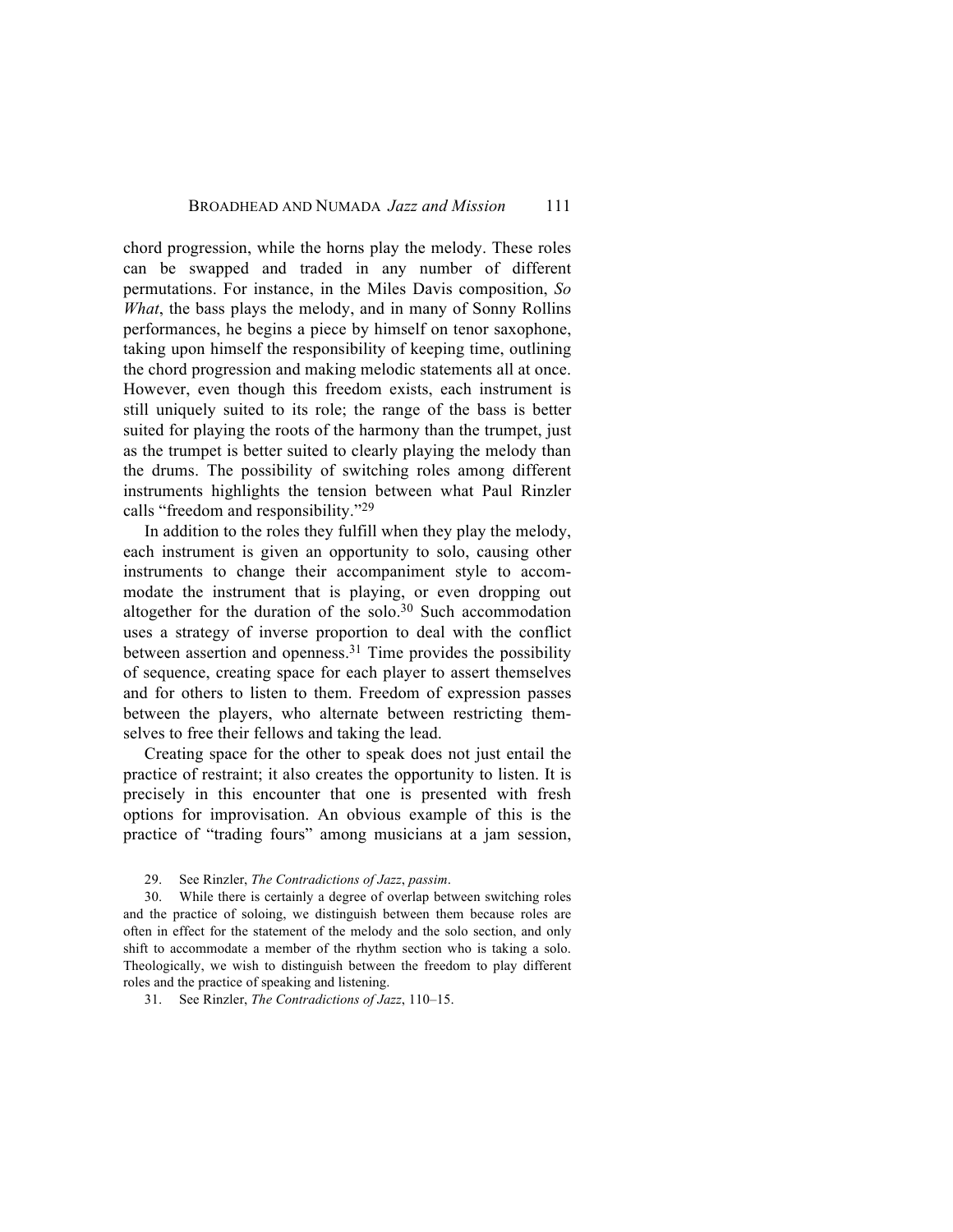usually after the soloists have finished improvising through the form of the piece being played. Players interact with one another in four bar segments—this works best when their statements interact, much like in a good conversation or debate. On a subtler level, a level of interaction is possible between a soloist and a rhythm section who are listening to one another *as they are playing*, providing an opportunity for the exchange of ideas that can serve to lift a solo beyond the original conception of the soloist. Robert Hodson documents the ways in which soloists and accompanists interact with one another to achieve musical goals. For instance, he shows how saxophonist Wayne Shorter and pianist Herbie Hancock collaborate to achieve a "metric superimposition" in relation to the "basic metric structure of the tune" (i.e. playing an idea in  $3/4$  time over  $4/4$  time).<sup>32</sup> Seen through the lens of Rinzler's approaches to apparent contradictions in jazz, propagation (the creation of something new) resolves the problem of individualism and interconnectedness; the soloist asserts her individuality, but in connection with the rest of the ensemble, her expression is enhanced and developed.

On top of the propagation that occurs between a jazz musician and her fellows is what Hal Crook calls the "*It*" factor. In his introduction to the basics of jazz improvisation, Crook suggests that the ego is a barrier that is ultimately detrimental to playing jazz music. The "*It*" factor is what takes over playing the music once the ego is out of the way:

Now, this may sound a little non-scientific at first, but I would say, quite seriously and for lack of a better term, that *It*—yes, *It*—plays the solo; and that *It* plays the solo *through* us, using our musical resources, i.e., our instrumental technique, musicianship, experience, understanding, etc. And, to the degree that *It* can play through us freely and without our ego's interference, to that degree is *It* the author and creator of the solo; to that degree is *It* responsible for the results of the playing. Therefore, we cannot take the credit—or the blame!—when *It* plays. All we can ever do is take responsibility for

32. Hodson, *Interaction*, 113.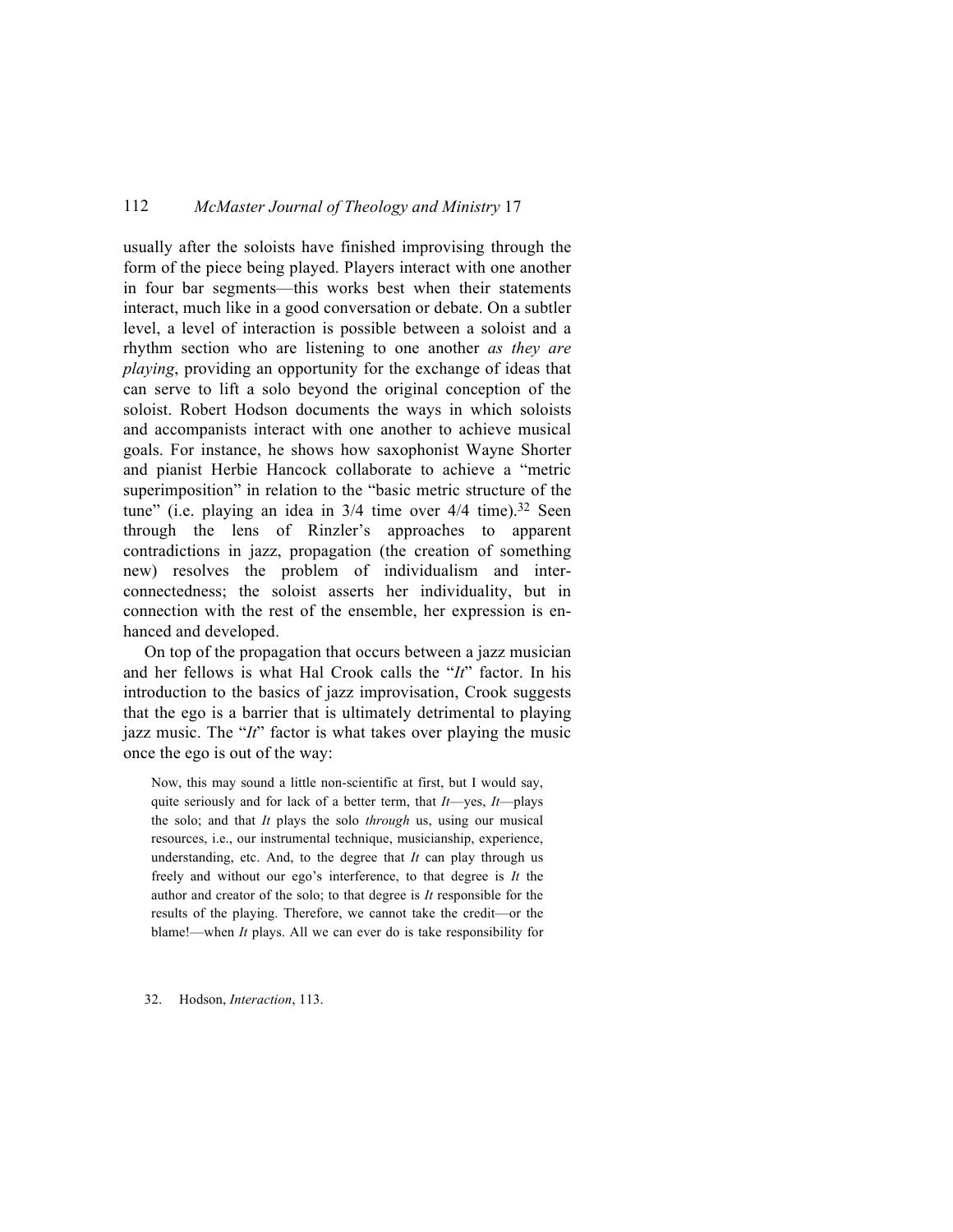continually preparing ourselves through practice and experience to become more fit vehicles for *Its* use.33

Crook's understanding of how the "*It*" factor operates leaves space for personal accountability in terms of developing musical resources, but leaves actual performance to something outside of the self. If we accept the "*It*" factor as an ideal for jazz musicians, it means that performing jazz de-centers the self by recognizing a source of the performance that lies outside of the self.

Grounding all music, including jazz, are the physical laws of the universe that make music possible. In contrast to contemporary doubts and uncertainties regarding knowledge, musicians enjoy a "covenant with the overtone series," the physical basis for tonal music.34 Albert Blackwell contrasts Richard Rorty's anti-foundationalism with a musical perspective:

Think of instrumentalists tuning for a performance of Bach or Schoenberg or Ligeti; think of a chorus of accomplished singers burnishing their intonation; think of parents suffering through a recital of the lower-school strings class; or think of Bach and Schoenberg and Ligeti themselves at their work of composing music: are any of these persons apt to agree with Rorty that the world has no intrinsic nature, that the Pythagorean octave and 5th are contingent ratios, products of time and chance? Are they apt to agree that the overtone series can, in Rorty's phrase, "be made to look good or bad, important or unimportant, useful or useless, by being redescribed"? I do not think so.35

33. Crook, *Ready, Aim, Improvise!*, 315. In an interview for a book of transcriptions of his solos, Bob Brookmeyer describes something similar to Crook's "It" factor: "So, if it comes from somewhere, that means we are 'receivers' of music. The music god is out there saying, 'O.K., I think I'll visit Grantham today, and see what Brookmeyer's doing.'" Hudson, *Evolution*, xii. He goes on to say that, in order to be a fit vehicle for the music, musicians "have to keep [their] receivers in good working order," mirroring Crook's comments about being responsible for musical resources but not being the source of the music per se.

34. Blackwell, *Sacred in Music*, 85. See pp. 56–59 for a description of the overtone series.

35. Blackwell, *Sacred in Music*, 81.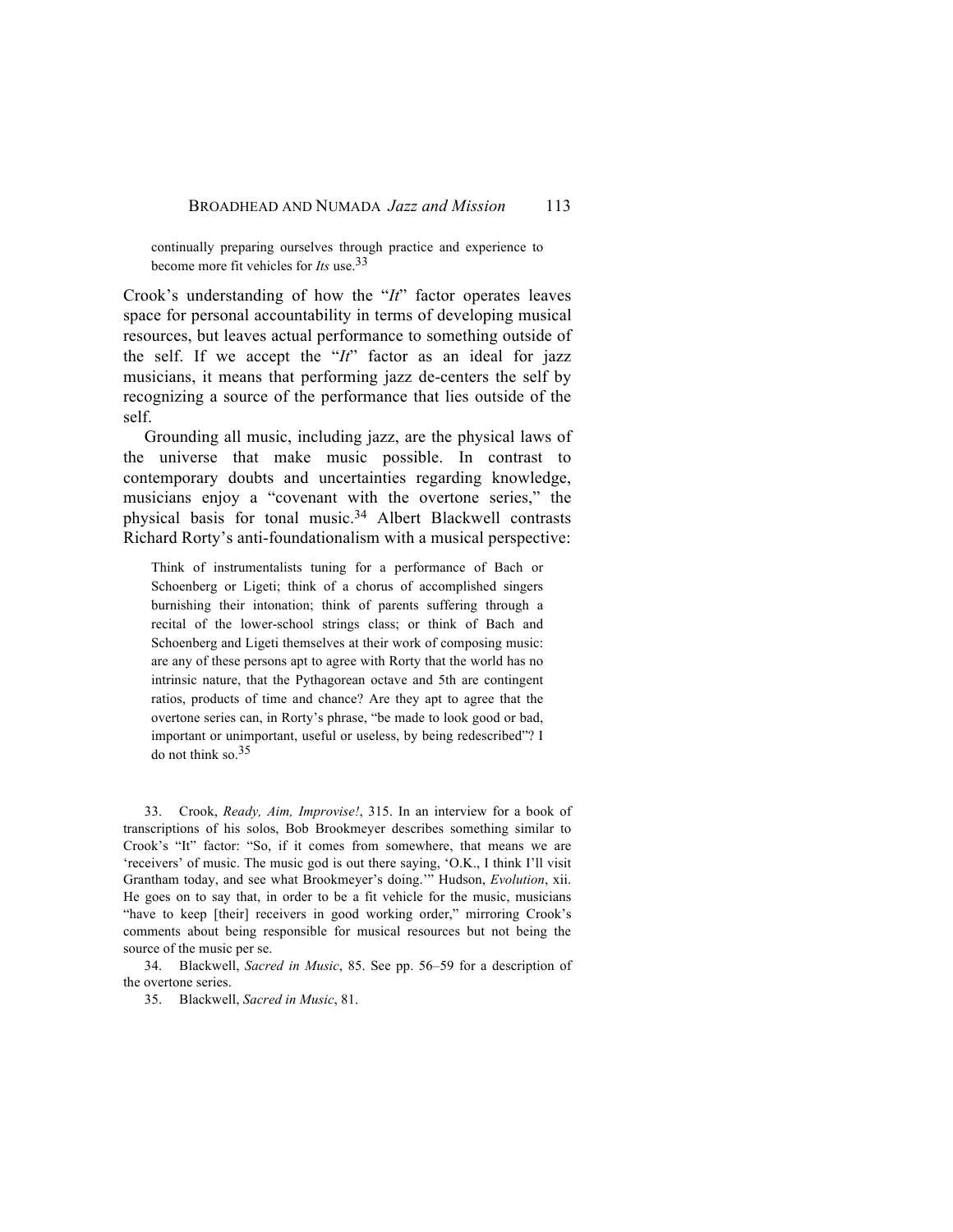Musical experience provides musicians and listeners alike with an encounter with the unavoidable objective underpinnings of an art form that grants its practitioners a fair amount of freedom in performance. It affirms that truth can be articulated from a variety of perspectives without being disconnected from reality.

In summary, a jazz musician is valued both as an individual and as a member of a group; ideally, the group does not inhibit individual expression, but propels the individual beyond themselves, enabling them to achieve things they would not be able to achieve alone. Beyond the community of musicians lies the "*It*" factor—which ideally guides the members, and we would say by extension, the performance as a whole—and the physical laws that make music possible. To be played by the music, so to speak, involves letting go of the ego for the sake of something else.

Moving from the domain of jazz into the domain of ecclesiology, there is a similarity between the way the self of a jazz musician is de-centered by interacting with others and submitting to the "*It*" factor, and the way Christians derive ontological security from sources beyond themselves. The autonomous self is simply too small and weak to realize its own needs based on its own resources.<sup>36</sup> Being an autonomous individual is a limited state of being. Just as different instruments fulfill different roles in a jazz combo, so Christians with different abilities fulfill different roles in the church. And just as the active and able participation of each instrument is integral to the success of the combo, so the active and able participation of each member is integral to the success of the local church. As musicians through performance acknowledge the overtone series in their music, so Christians draw from their individual and collective experience of God's actions in their lives.<sup>37</sup> And just as a jazz musician relies upon the "*It*" factor for their share of the

<sup>36.</sup> Some might object here that the solo work of certain artists provides a counter analogy to the one we are constructing. However, even in these cases such an artist has already been formed by tradition, mentors, and colleagues.

<sup>37.</sup> Though more could be said, a full-fledged Christian epistemology is beyond the scope of this paper.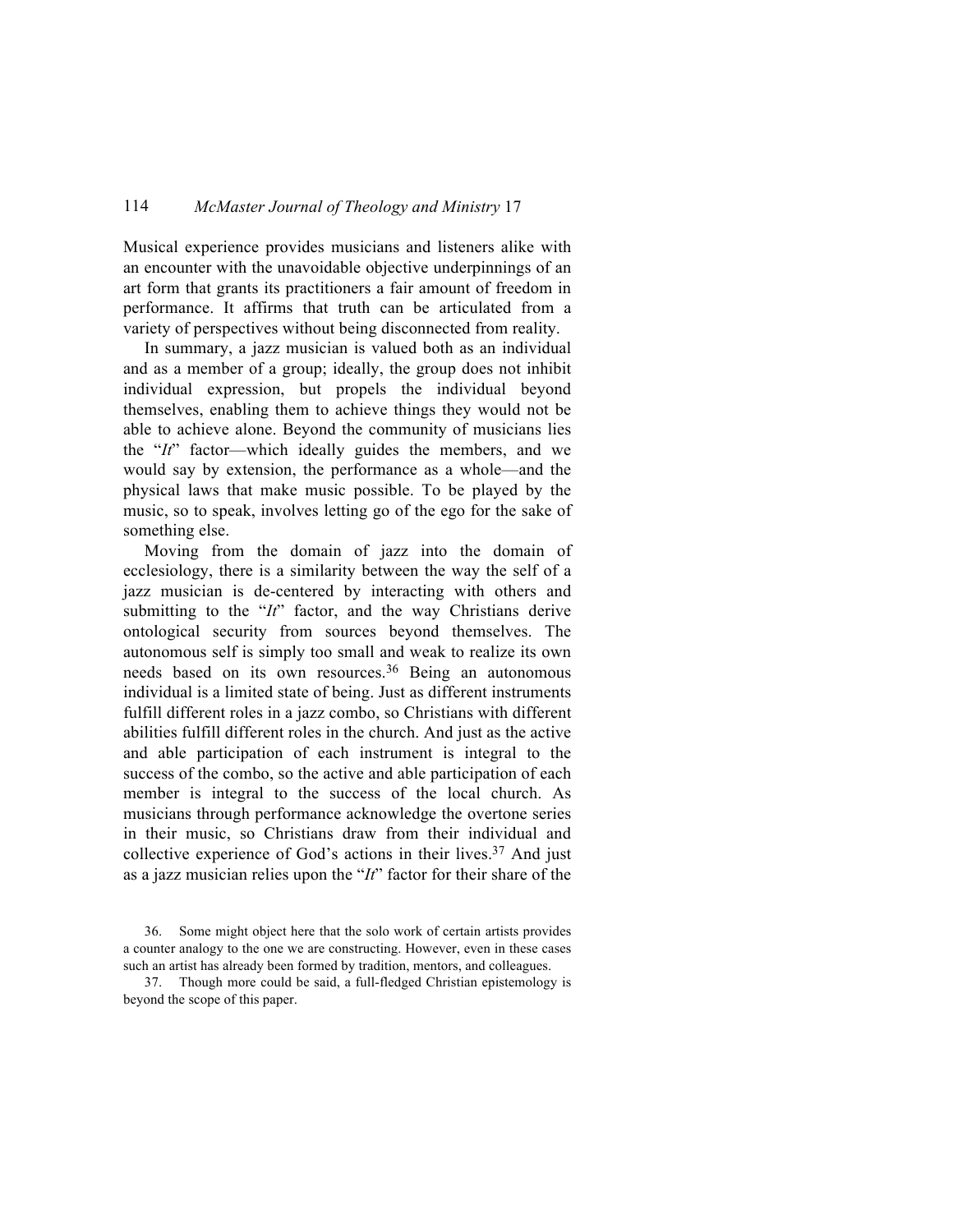performance as well as their fellow musicians for support and interaction, a Christian must rely on God as provider of material and spiritual security and on their fellow Christians for material and social needs that mitigate ontological anxiety. Their impact on the world and their communities is both derived from the statements they make individually as a participant in God's mission and from the statements they make as a part of the mission group—the church. When the church joins together to participate in God's mission, it proclaims the Gospel; it plays the music that stirs a desire in receptive audience members to join in.

#### *The Domain of Pauline Ecclesiology*

Our jazz analogy, we argue, is not merely an interesting model for how the local church might operate. It is a model drawn from contemporary culture that has closer analogical ties with the church described in the New Testament than other models for the church that currently hold sway in the Western world. For instance, the corporate model for church operation, where its leadership functions as human resources agents, seems to be supported by 1 Cor 12. After all, 1 Cor 12:7–10 states nine times how each is granted a gift for the common good.<sup>38</sup> Yet individual Christians do not exercise these God-given gifts or talents of their own accord. Rather, they are demonstrations by the Holy Spirit of the mysterious unity of the church, as Paul reiterates eight times in 1 Cor 12:4–9.39 The talents or vocations of individuals are not simply assets to be plugged in where

38. It is stated once in 12:7, twice in 12:8, twice in 12:9, five times in 12:10.

39. For example, τὸ δὲ αὐτὸ πνεῦµα (but the same Spirit; 12:4); καὶ ὁ αὐτὸς κύριος (but the same Lord; 12:5); ὁ δὲ αὐτὸς θεὸς ὁ ἐνεργῶν τὰ πάντα ἐν πᾶσιν (but it is the same God who activates all of them in everyone; 12:6); ἑκάστῳ δὲ δίδοται ἡ φανέρωσις τοῦ πνεύµατος πρὸς τὸ συµφέρον (to each is given the manifestation of the Spirit for the common good; 12:7);  $\hat{\varphi}$  μὲν γὰρ διὰ τοῦ πνεύµατος δίδοται . . . ἄλλῳ δὲ . . . κατὰ τὸ αὐτὸ πνεῦµα (For truly to one is given through the Spirit . . . and to another . . . according to the same Spirit; 12:8); ἐν τῷ αὐτῷ πνεύµατι . . . ἐν τῷ ἑνὶ πνεύµατι (by the same Spirit . . . by the one Spirit; 12:9).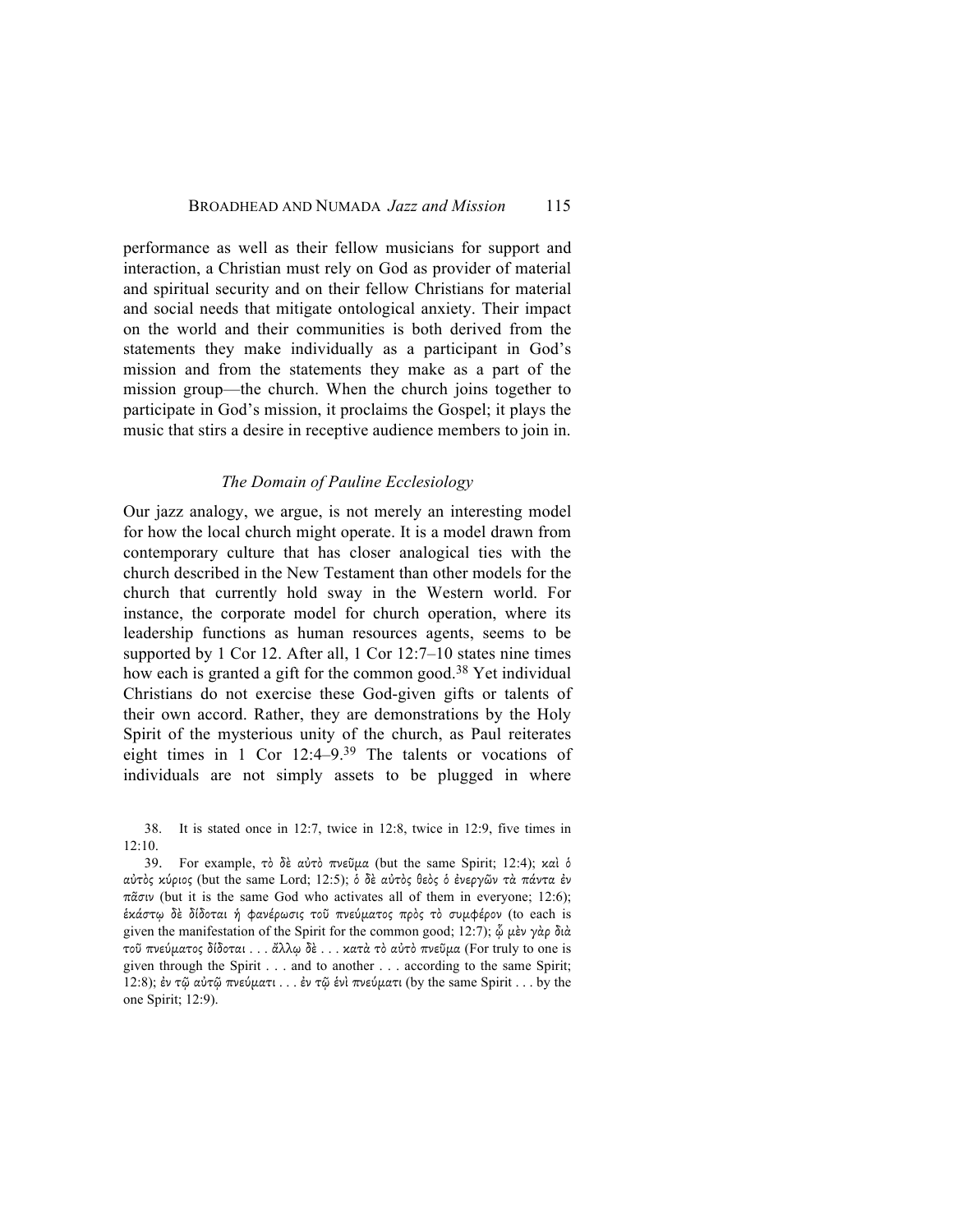appropriate; rather, it is God who is working in his churches, much like the "*It*" factor is at work in an ideal jazz performance. Indeed, it is questionable whether 1 Cor 12 is really about "spiritual gifts" in the sense they are commonly understood. $40$ Hughson Ong argues that the term should instead be used not to catalogue abilities, but to describe "spiritual matters," "spiritual practices," or "things that pertain to the spirit," the implication being that the "spiritual gift" concept is overemphasized in church life.41 Outwardly, it may seem that it is the leadership who determines whether a person is fit to be an apostle or prophet. Yet Paul does not interpret the process in this way. Paul would claim that things are happening because God is at work, rather than saying that God is at work because people are exercising their abilities.<sup>42</sup>

At times, the construct of so-called spiritual gifts can actually interfere with participation due to an emphasis on selecting the right people for the right job. However, Ong concludes that "the notion of 'spiritual gifts' is entirely a theological concept that has been haphazardly introduced to the meaning of [the Greek lexemes often translated as "spiritual gifts" in Rom 1:11; 1 Cor 1:7; 12:1; and 14:1, 12], even when these lexemes do not actually share any common semantic features as well as carry such a concept."<sup>43</sup> That is, "spiritual gifts" are a human construct not necessarily found in Scripture, and the way churches

40. Paul introduces the discussion with περὶ δὲ τῶν πνευµατικῶν, or literally "now concerning the spirituals" (or, "spiritual *things*"). In the following discussion the "spiritual gifts" are simply χαρίσµατα, or "gifts."

41. Ong, "Spiritual Gifts."

42. Καὶ οὓς µὲν ἔθετο ὁ θεὸς ἐν τῇ ἐκκλησίᾳ (and indeed God has appointed in the church; 1 Cor 12:28; cf. 1 Thess 5:19). Other weaknesses in the corporate model of church include the way those who attend church become consumers rather than disciples, and how the head pastor functions as a CEO in relation to the congregants, contrary to the model Jesus establishes in Matt 20:25–28 and Mark 10:42–45. See Maddox, "'In the Goofy Parking Lot,'" for a catalogue of evidence that leads her to conclude, "Growth churches are capitalism's cathedrals" (155).

43. Ong, "'Spiritual Gifts'," 590. A longer and more detailed study of this topic can be found in Ong, "Reconsidering the Meaning and Translation of Πνενευµατικός and Πνεῦµα."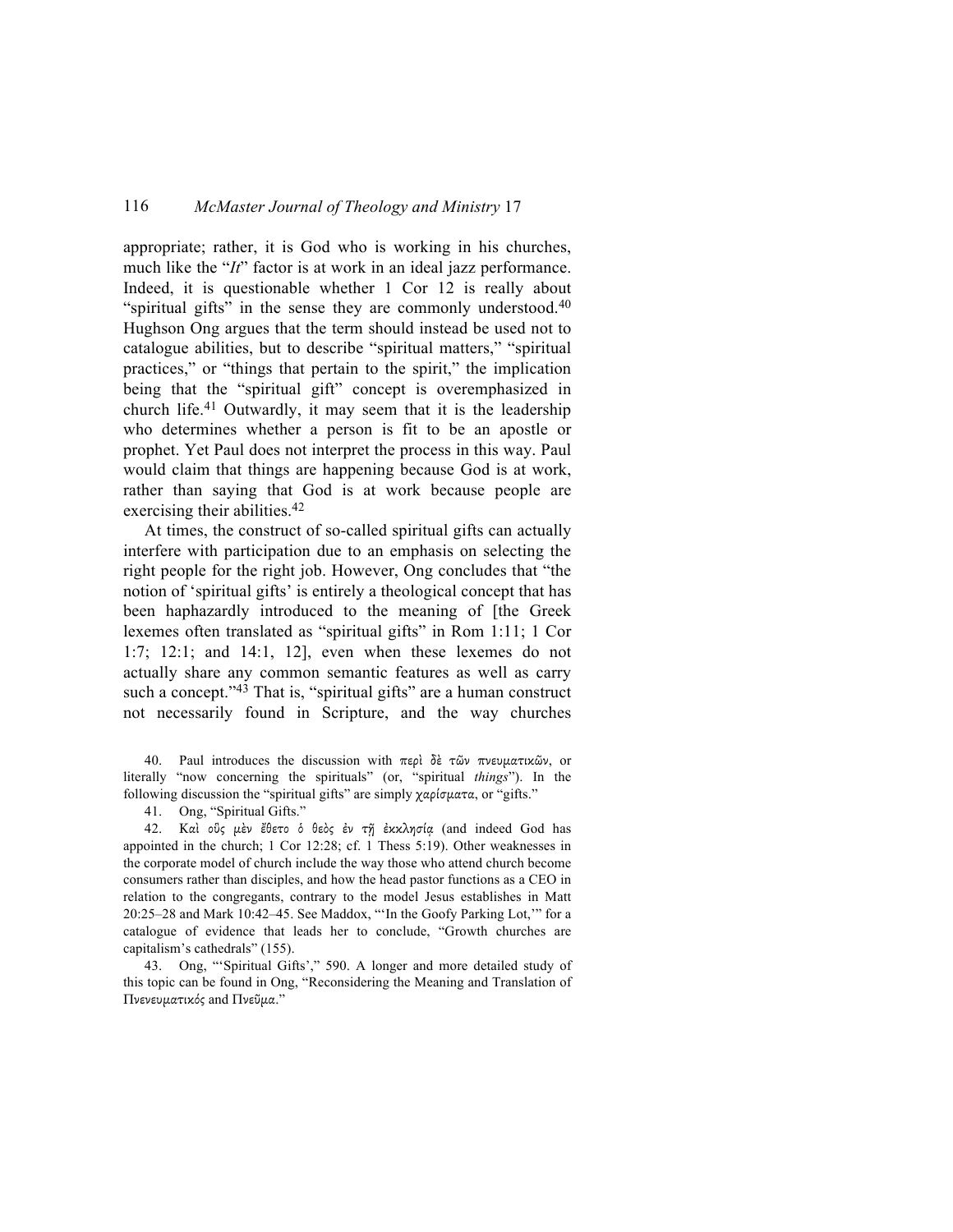sometimes approach spiritual gifts is akin to the economic and social forces in society that result in the marginalization of people. Spiritual gifts may not be the best paradigm for approaching ecclesiology or missiology.

Instead, Paul emphasizes inclusion over empowerment, and enfranchisement and participation over gifting. Paul states that the ministry of reconciliation results in all believers being what the CEB translates as "fellow citizens with God's people" (συµπολῖται τῶν ἁγίων; Eph 2:19) who "belong to God's household" (οἰκεῖοι τοῦ θεοῦ). The importance of citizenship can be easily lost on those from countries where right of birth grants citizenship. In the Greco-Roman culture of Paul's day, citizenship was restricted to a select few who were usually from well-off backgrounds. Nearly everyone else was a slave, faced the stigma of being a former slave, or at the least was from a non-citizen people group. The lower levels of society not only lacked civil rights associated with citizenship, but also experienced Roman domination more acutely in the form of relatively higher levels of taxation that were often compounded by debt burdens acquired in the payment of these taxes.<sup>44</sup> Elevating every member of the church to the status of full citizen (within the church) was a move of radical affirmation of the equality of all people. Further, placing each individual person under the protection of the Fatherhood of God, the supreme *Paterfamilias*, in effect granted each believer an unprecedented level of dignity not ascribed to them by peers.

In Eph 2:21–22 this group of people attributed such grand dignity "grows into a holy temple in the Lord" (αὔξει εἰς ναὸν ἅγιον ἐν κυρίω) that is "built together [by the Spirit] into a dwelling place for God" (συνοικοδομεΐσθε είς κατοικητήριον τοῦ

44. Tax collectors were not subject to direct government control, making the system ripe for corruption (Barclay, *Jews in the Mediterranean Diaspora*, 264). The Gnomon Idios Logos tax-code of Roman Egypt even regulated the tax status of offspring from mixed unions, ensuring that such offspring would be subject to taxation rather than receive the exemption from taxes granted the more enfranchised classes (Niehoff, *Philo on Jewish Identity and Culture*, 17– 22). For discussion of the implications of Roman taxation for peasants, see Oakman, *Jesus and the Economic Questions of His Day*, 37–93.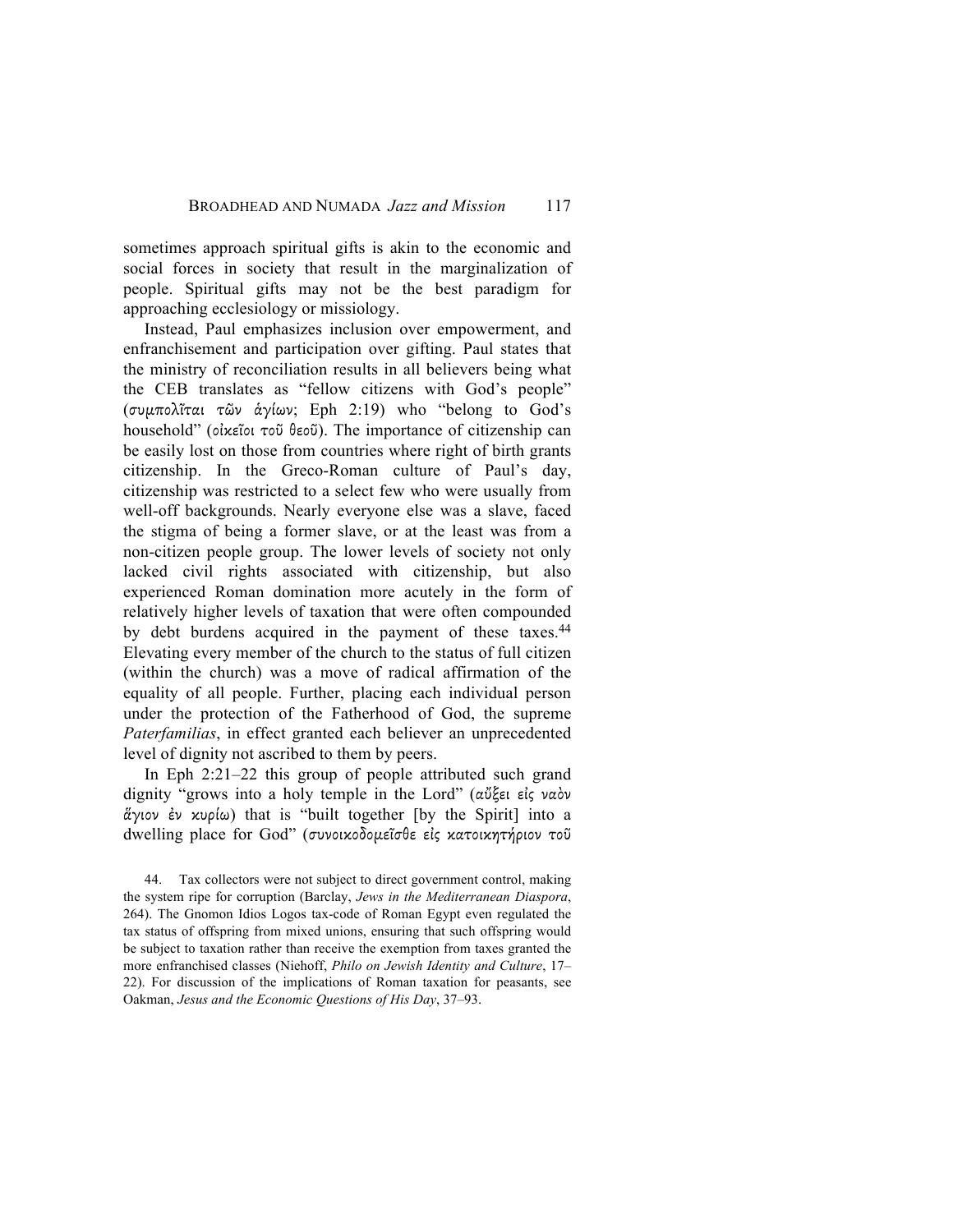θεοῦ ἐν πνεύµατι). Individuals are full-fledged members of communities that worship. In 2 Cor 6:16, Paul reiterates this command in the context of the need for personal holiness. Christ can have no association with Beliar (Satan), so it is necessary for Christians to maintain personal holiness because "*we* are the temple of the living God" (ἡµεῖς γὰρ ναὸς θεοῦ ἐσµεν ζῶντος). No one is an island, nor is any single person Christ's temple.

This assumption of full and equal membership serves as warrant for what Paul says in 1 Cor 14:26. Paul's emphasis upon each individual participating is easier to see in the Greek with the repetitive use of έχει (third singular of έχω, "has") following ἕκαστος (each one). He writes, "What should be done then, my friends? When you come together, *each one* (ἕκαστος) has a hymn (ψαλµὸν ἔχει), a lesson (διδαχὴν ἔχει), a revelation (ἀποκάλυψιν έχει), a tongue (γλῶσσαν έχει), or an interpretation (ἑρµηνείαν ἔχει). Let all things be done for building up." Grammatically, it is unclear if Paul means that each person should contribute one item each from the above list, or if members should just contribute one or more of the above as they are able. The point remains that each person contributes to the worship of the community, and that Paul is envisioning full participation, equality, and mutuality because all Christians are full citizens and therefore full participants in the collective worship and presence of God among humans.<sup>45</sup>

The differences citizenship made for an individual were far more tangible in the New Testament period than it usually is today for people in democratic immigrant cultures, as also is the importance of belonging to the family of a socially prominent individual. Paul's use of this imagery is intended to give believers a sense of significance imputed from Christ through the

45. Westfall reconciles Pauline passages that espouse radical equality among Christians such as Gal 3:28 with Pauline passages that seem to espouse gender hierarchy by arguing that the latter are examples of theological contextualism intended to facilitate proselytism. That is, Paul saw the work of Christ as enacting equality to the extent they would subvert social and political structures, making Christianity a threat to the Roman society and political order. Paul therefore accommodates the faith to the culture to avoid eliciting harmful scrutiny. See Westfall, *Paul and Gender*, 11–13, 308.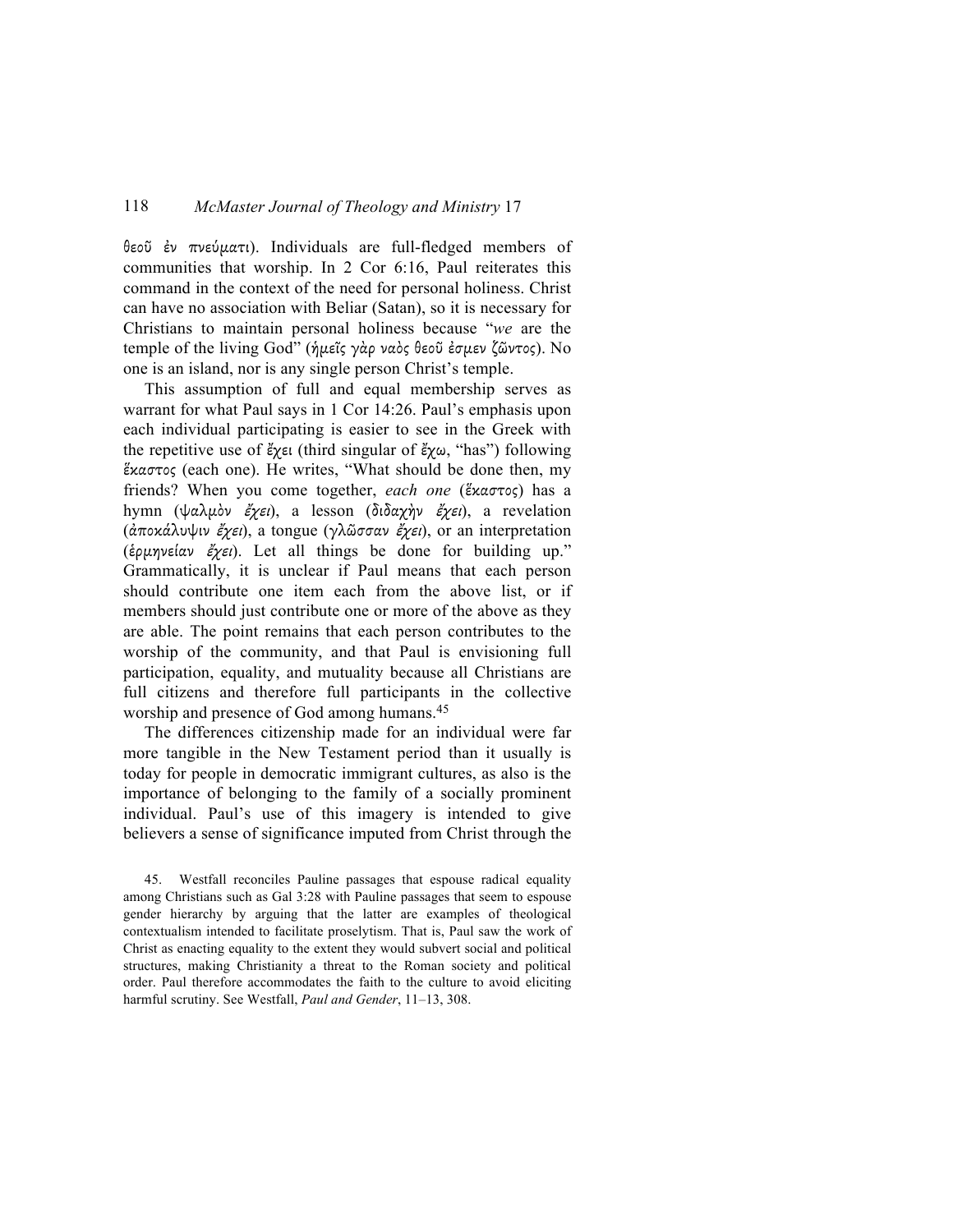Spirit in the church community. Paul's emphasis on the enfranchisement and participation of all members suggests people are to be active, rather than passive, members of the community. This in turn suggests a responsibility to the body as well as a sense of belonging and being needed by others. There is a de-centering of the self for a common purpose and for other people. In Paul's mind, everyone should bring something to what we call a worship service or meeting, and everyone should actively participate in the meeting itself—much like a jazz band.

Paul's emphasis is on a meaningful and significant connection to a community that allows active participation. Many traditional social structures face difficulty in adapting to the atomizing and individualizing tendencies of modernity. However, as something with a locus of identity grounded beyond human society in God himself, and attributed to Christians through no merit of their own, the church is portable across social changes in a way that many other social structures are not.

#### *System Mapping the Analogy*

By mapping the source domain of jazz with the target domain of Pauline ecclesiology, we can demonstrate the aptness of our analogy, paving the way for further inferences from the domain of jazz to the contemporary domain of the church. Crook's "*It*" factor provides an analogue for the initiative of God in the missional activity of the church. Yet God's initiative requires an active response: just as a jazz musician must undergo rigorous training to be open to the "*It*" factor, so Christians are called to be disciplined (1 Cor 9:24–27). Individual responsibility does not conflict with God's initiative. Rather, both are paradoxically preserved; as Paul writes to the Corinthians, "I worked harder than any of them—though it was not I, but the grace of God that is with me" (1 Cor 15:10 NRSV). Moreover, just as active participation is required on the bandstand, so it is required in the church: everyone ought to contribute as a full-fledged member of the body of Christ. Rather than being rigidly slotted into carefully defined positions, jazz musicians can swap roles and move to accommodate one another, while acknowledging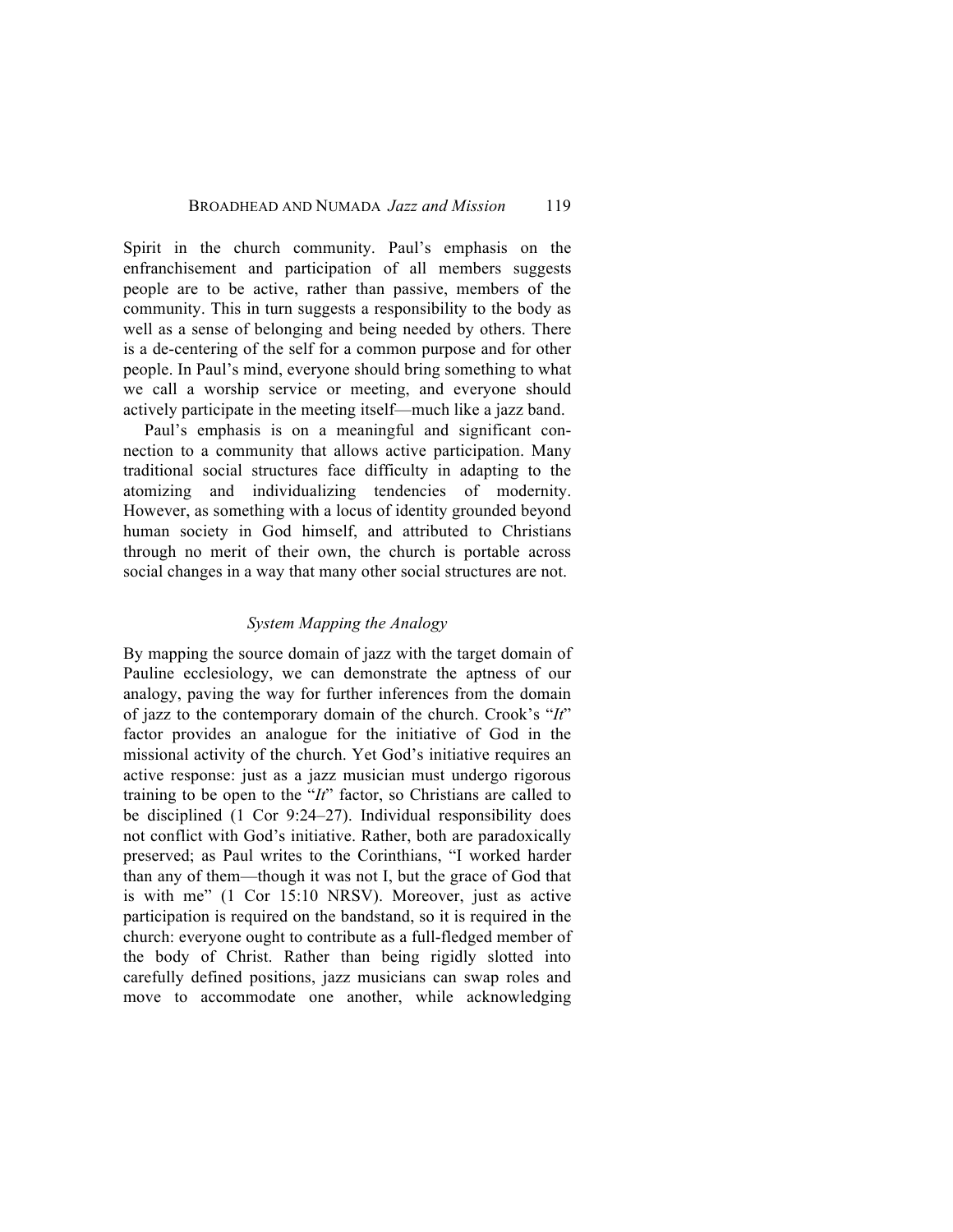individual strengths and weaknesses; we suggest that, following Paul's concerns, the contemporary church ought to be less concerned with categorizing "spiritual gifts" and more concerned with enfranchisement and inclusion. Finally, the way musicians collectively help one another to transcend the limitations of self is analogous to the way members of the church ought to submit to one another in love (Gal 5:21).

### *Application*

The contemporary local church connotes (consciously or otherwise) imagery ranging from a business to a social club. Unlike either of these models, which dichotomize and privatize church life from the rest of life, we suggest that the church, like jazz, must be a way of life. In the closing chapter of his magisterial study, *Thinking in Jazz: The Infinite Art of Improvisation*, Berliner muses on the various ways jazz is a way of life, highlighting the need for both individual study and spontaneous interaction with other musicians.46 The successful jazz musician must be immersed in his or her craft, looking for inspiration in tradition and daily life and putting it into practice when playing with fellow musicians. Participation in the mission of the church, if it is to meet the needs of post-industrial society, must be something more than an industrial-modernist service provider or a source of therapy for one's private spiritual life.47 Each member of the church ought to have a sense of making a meaningful contribution to the community, thereby helping to proclaim the gospel to the audience of the world. Active participation negates marginalization; contribution provides dignity and worth. When it entails mutual submission, participation also de-centers the self; one's personal narrative is taken up and woven into the greater music of God's redemption of creation. One's identity becomes intertwined with the people of God and with God himself. As Jesus said, "Those who find

<sup>46.</sup> Berliner, *Thinking in Jazz*, 486.

<sup>47.</sup> See Beach and Studebaker, "Emerging Churches."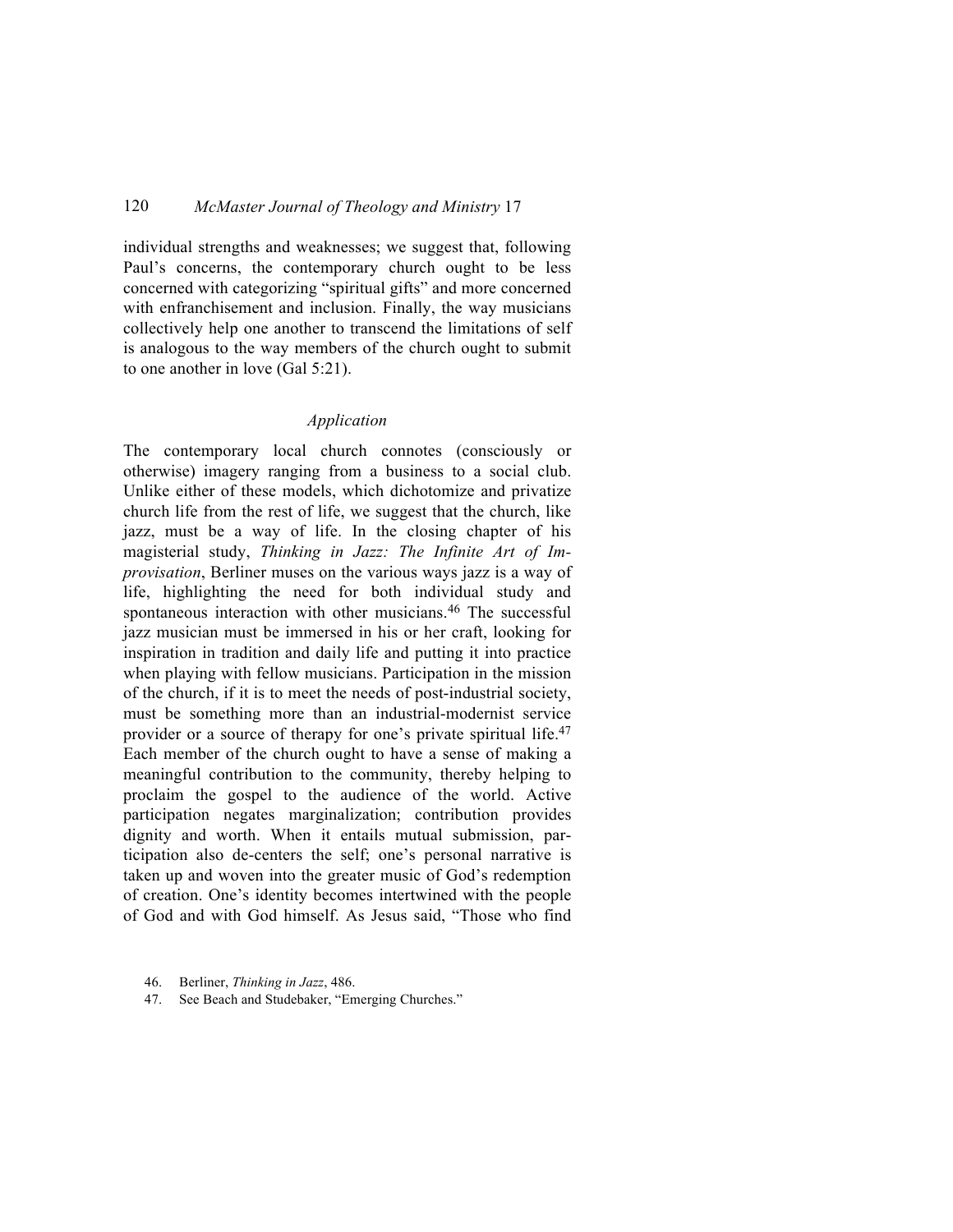their life will lose it, and those who lose their life for my sake will find it" (Matt 10:39 NRSV).

Changing the connotations of church will, we hope, result in changes to how church is done, altering its performance practice. Active participation by all, a setting in which each voice is heard, is incompatible with passive consumption. Neither is this paradigm compatible with marginalization. Active participation will at times result in awkwardness, embarrassment, misunderstandings, and disappointment. But it will also encourage honesty, transparency, and mutual trust between God's people. Live jazz music is like that; it is not polished, fixed, and artificially corrected in the studio. Improvising involves taking risks. Post-industrial societies are not in need of another facade papering over various flaws and unmet needs. Nothing short of the participatory unity of the people of God, thereby embodying the unity and diversity of the Triune God, can hope to meet Jesus' desire that the world may know both who sent him and the love of the Father for his people (John 17:20–23). The audience of the contemporary world may be stunned by communities of the people of God living out a jazz-shaped mission.

#### *Bibliography*

- Avis, Paul. *A Ministry Shaped by Mission*. London: T. & T. Clark, 2005.
- Alperson, Philip. "On Musical Improvisation." *The Journal of Aesthetics and Art Criticism* 43 (1984) 17–29.
- Barclay, John M. G. *Jews in the Mediterranean Diaspora*. Edinburgh: T. & T. Clark, 1996.
- Bartha, Paul F. A. *By Parallel Reasoning: The Construction and Evaluation of Analogical Arguments*. New York: Oxford University Press, 2010.
- Beach, Lee, and Steven Studebaker. "Emerging Churches in Post-Christian Canada." *Religions* 3 (2012) 862–79.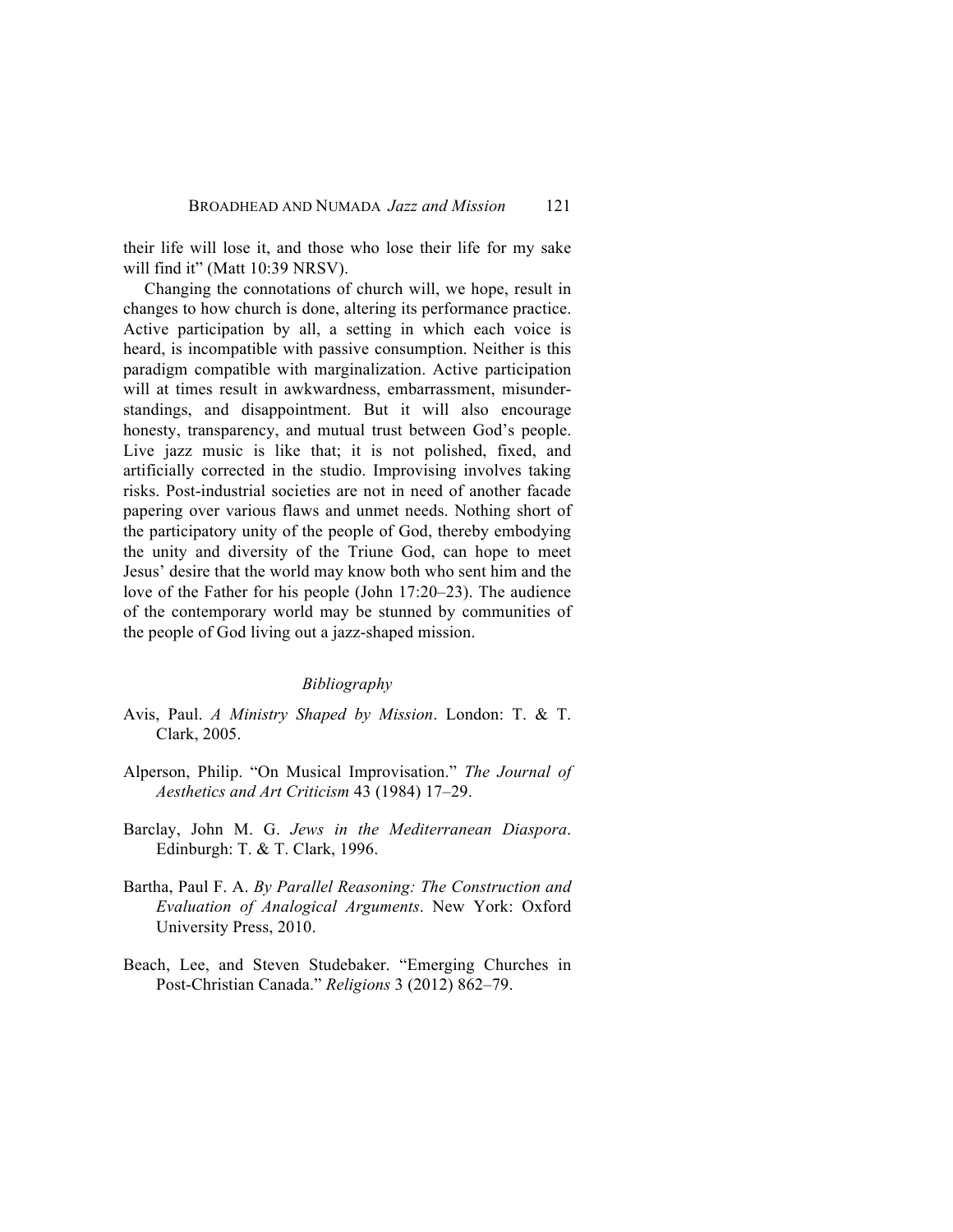- Begbie, Jeremy. *Theology, Music and Time*. Cambridge Studies in Christian Doctrine 4. Cambridge: Cambridge University Press, 2000.
- Benson, Bruce Ellis. "Call Forwarding: Improvising the Response to the Call of Beauty." In *Beauty of God: Theology and the Arts*, edited by Daniel J. Treier, et al., 70– 83. Downers Grove, IL: IVP Academic, 2007.
- ———. *The Improvisation of Musical Dialogue: A Phenomenology of Music*. Cambridge: Cambridge University Press, 2003.
- ———. *Liturgy as a Way of Life: Embodying the Arts in Christian Worship*. The Church and Postmodern Culture. Grand Rapids: Baker Academic, 2013.
- Berliner, Paul. *Thinking in Jazz: The Infinite Art of Improvisation*. Chicago Studies in Ethnomusicology. Chicago: University of Chicago Press, 1994.
- Blackwell, Albert L. *The Sacred in Music*. Louisville, KY: Westminster John Knox, 1999.
- Crawford, Nathan. *Theology as Improvisation: A Study in the Musical Nature of Theological Thinking*. Studies in Systematic Theology 13. Leiden: Brill, 2013.
- Crook, Hal. *Ready, Aim, Improvise!* Mainz, Germany: Advance Music, 1999.
- Gelinas, Robert. *Finding the Groove: Composing a Jazz-Shaped Faith*. Grand Rapids: Zondervan, 2009.
- Giddens, Anthony. *Modernity and Self-Identity: Self and Society in the Late Modern Age*. Stanford, CA: Stanford University Press, 1991.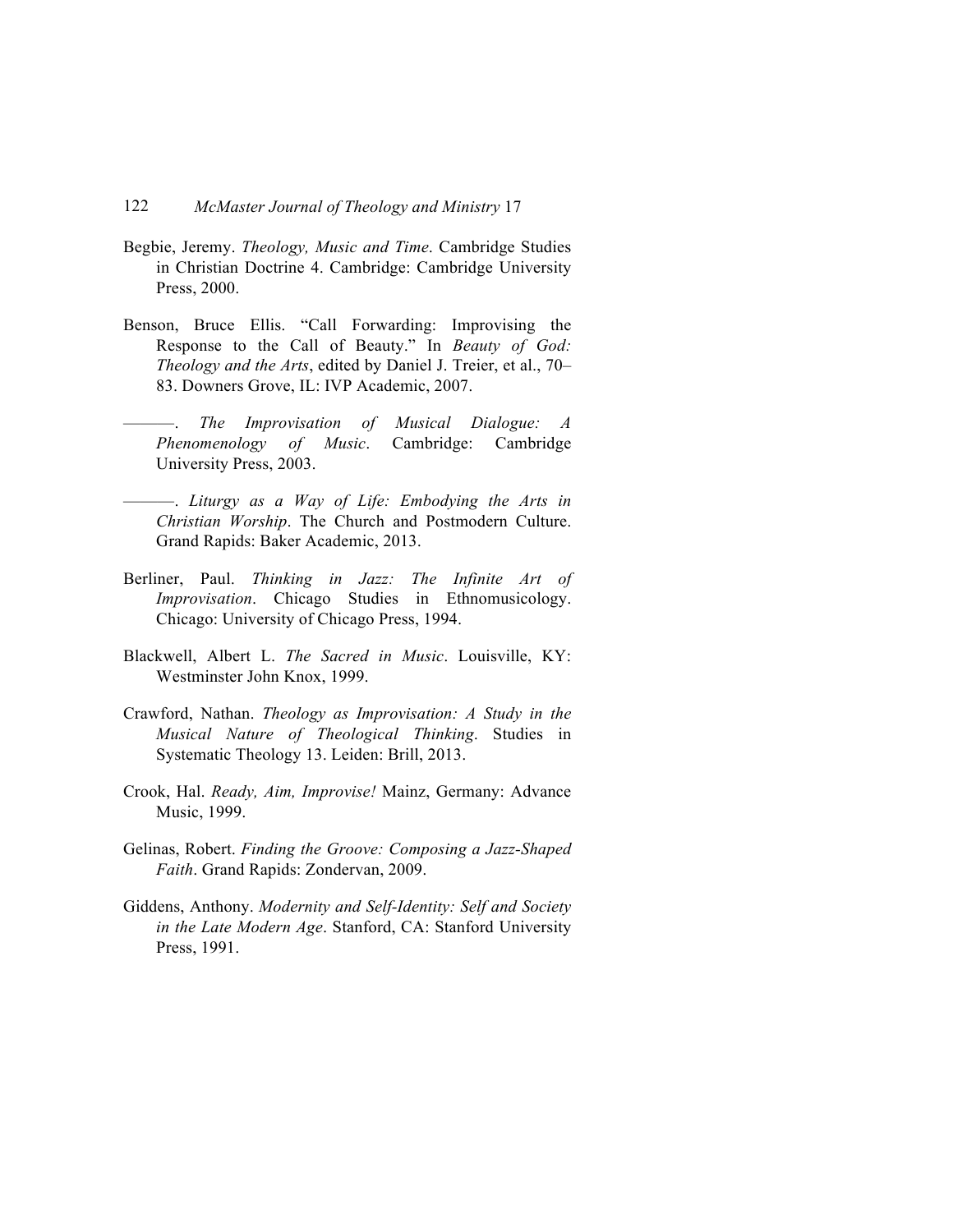- Gridley, Mark, et al. "Three Approaches to Defining Jazz." *The Musical Quarterly* 73 (1989) 513–31.
- Guder, Darrell L. "Missional Church: From Sending to Being Sent." In *Missional Church: A Vision for the Sending of the Church in North America*, edited by Darrell L. Guder, 1–17. Grand Rapids: Eerdmans, 1998.
- Heltzel, Peter G. *Resurrection City: A Theology of Improvisation*. Prophetic Christianity. Grand Rapids: Eerdmans, 2012.
- Hodson, Robert. *Interaction, Improvisation, and Interplay in Jazz*. New York: Routledge, 2007.
- Holyoak, Keith James, and Paul Thagard. *Mental Leaps: Analogy in Creative Thought*. Cambridge, MA: MIT Press, 1995.
- Howison, Jamie. *God's Mind in That Music: Theological Explorations through the Music of John Coltrane*. Eugene, OR: Cascade Books, 2012.
- Hudson, Rob. *Evolution: The Improvisational Style of Bob Brookmeyer*. Vienna: Universal Edition, 2002.
- Illouz, Eva. *Saving the Modern Soul: Therapy, Emotions, and the Culture of Self-Help*. Berkeley: University of California Press, 2008.
- Niehoff, Maren. *Philo on Jewish Identity and Culture*. Tübingen: Mohr Siebeck, 2001.
- Oakman, Douglas E. *Jesus and the Economic Questions of His Day*. Studies in the Bible and Early Christianity 8. Lewiston, NY: Edwin Mellen, 1986.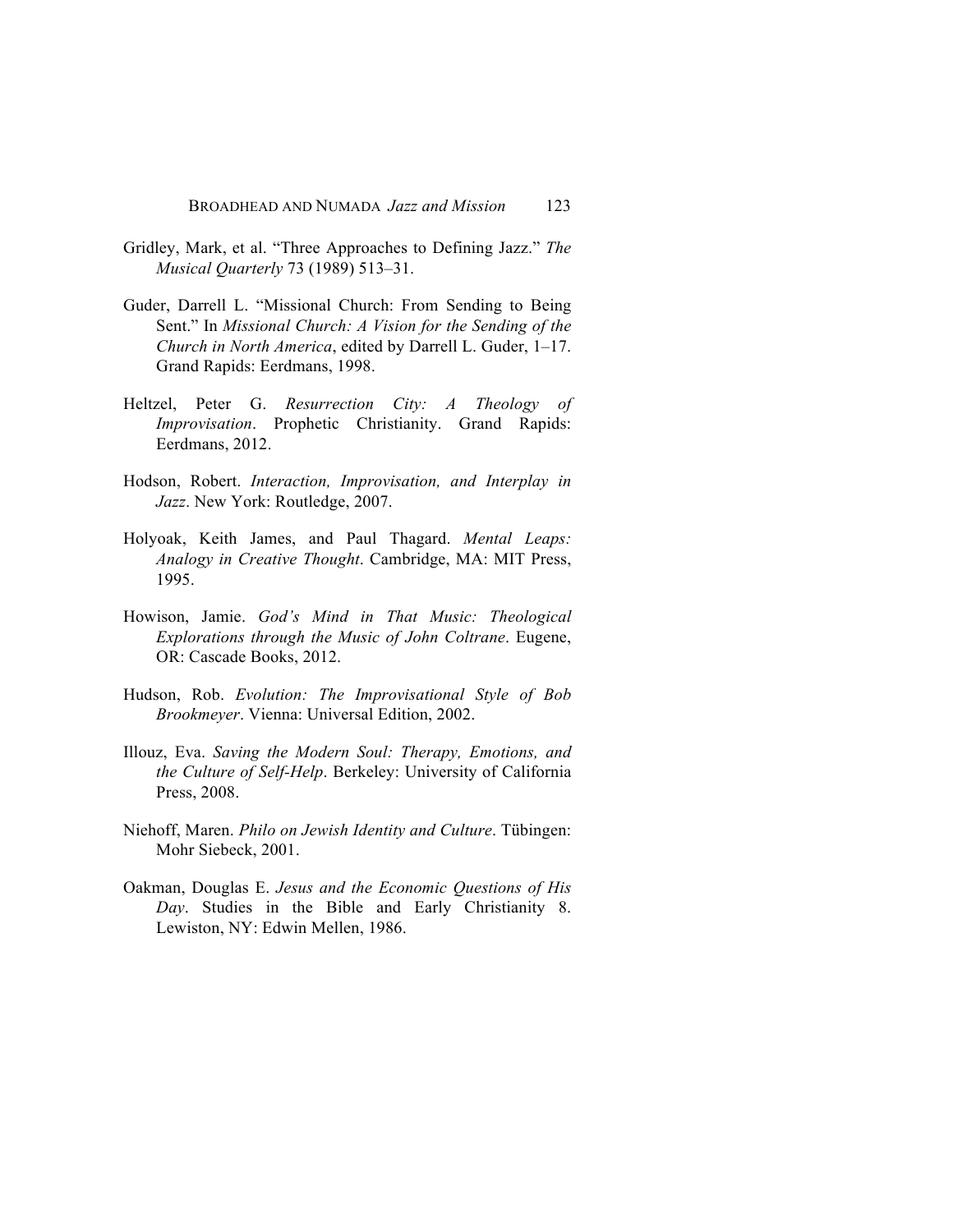- Ong, Hughson T. "Is 'Spiritual Gift(s)' a Linguistically Fallacious Term? A Lexical Study of Χάρισμα, Πνευµατικός, and Πνεῦµα." *ExpTim* 125 (2014) 583–92.
- ———. "Reconsidering the Meaning and Translation of Πνευµατικός and Πνεῦµα in the Discourse Context of 1 Corinthians 12–14." In *Modeling Biblical Languages: Selected Papers from the McMaster Divinity College Linguistics Circle*, edited by Stanley E. Porter, Gregory P. Fewster, and Christopher D. Land, 309–38. Linguistic Biblical Studies 13. Leiden: Brill, 2016.
- Pederson, Ann. *God, Creation, and All That Jazz: A Process of Composition and Improvisation*. St. Louis, MO: Chalice, 2001.
- Peters, Gary. *The Philosophy of Improvisation*. Chicago: University of Chicago Press, 2009.
- Rinzler, Paul. *The Contradictions of Jazz*. Studies in Jazz 57. Lanham, MD: Scarecrow, 2008.
- Reynolds, Thomas E. "Improvising Together: Christian Solidarity and Hospitality as Jazz Performance." *Journal of Ecumenical Studies* 43 (2008) 45–66.
- Sarath, Ed. "A New Look at Improvisation." *Journal of Music Theory* 40 (1996) 1–38.
- Shelley, Cameron. "Analogy Counterarguments: A Taxonomy for Critical Thinking." *Argumentation* 18 (2004) 223–38.
- Silva, Jennifer M. "Constructing Adulthood in an Age of Uncertainty." *American Sociological Review* 77 (2012) 505–22.
- Smith, Christian, et al. *Lost in Transition: The Dark Side of Emerging Adulthood*. New York: Oxford University Press, 2011.